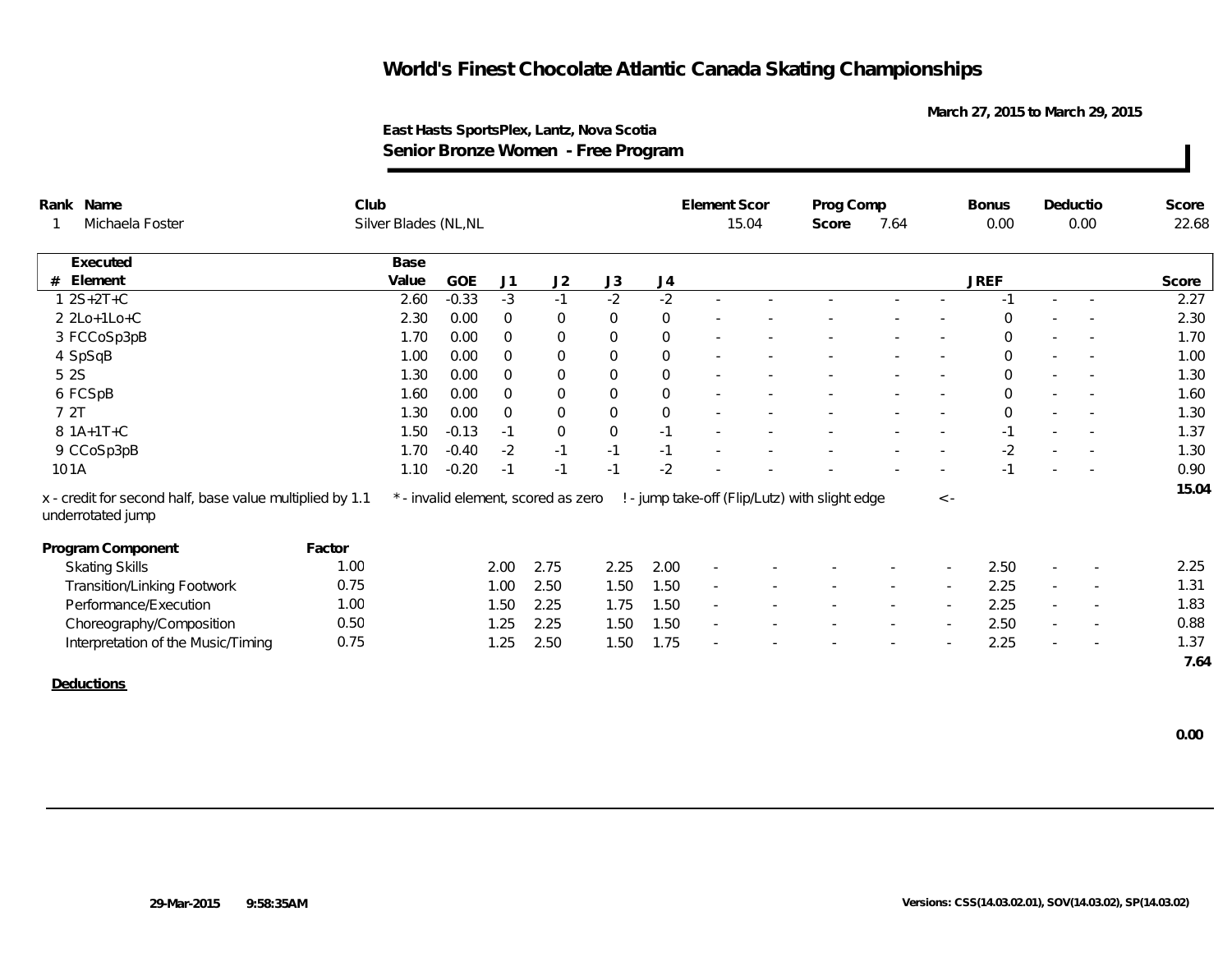**March 27, 2015 to March 29, 2015**

| Rank Name                                                                     | Club   |                       |         |                |                                     |                |                  | Element Scor             |       | Prog Comp                                      |        |                          | <b>Bonus</b> |                          | Deductio                 | Score |
|-------------------------------------------------------------------------------|--------|-----------------------|---------|----------------|-------------------------------------|----------------|------------------|--------------------------|-------|------------------------------------------------|--------|--------------------------|--------------|--------------------------|--------------------------|-------|
| Victoria Lewis<br>2                                                           |        | Terra Nova Tornad, NL |         |                |                                     |                |                  |                          | 15.66 | Score                                          | 6.98   |                          | 0.00         |                          | 0.00                     | 22.64 |
| Executed                                                                      |        | Base                  |         |                |                                     |                |                  |                          |       |                                                |        |                          |              |                          |                          |       |
| Element<br>#                                                                  |        | Value                 | GOE     | J1             | J2                                  | J3             | J4               |                          |       |                                                |        |                          | <b>JREF</b>  |                          |                          | Score |
| 1.1A                                                                          |        | 1.10                  | 0.00    | $\overline{0}$ | $\overline{0}$                      | $\overline{0}$ | $\mathbf 0$      |                          |       |                                                |        |                          | $\Omega$     | $\sim$                   | $\sim$                   | 1.10  |
| $2 2T+1T+C$                                                                   |        | 1.70                  | 0.00    | $\mathbf 0$    | $\overline{0}$                      | $\overline{0}$ | $\overline{0}$   |                          |       |                                                |        |                          | $\Omega$     |                          |                          | 1.70  |
| 3 2 S                                                                         |        | 1.30                  | 0.00    | $\overline{0}$ | $-1$                                | $\mathbf 0$    | $\boldsymbol{0}$ |                          |       |                                                |        |                          | $\mathbf 0$  | $\sim$                   |                          | 1.30  |
| 4 CSSpB                                                                       |        | 1.60                  | 0.00    | $\overline{0}$ | $\mathsf{O}\xspace$                 | $\mathbf 0$    | $\mathbf 0$      |                          |       |                                                |        |                          | $\mathbf 0$  |                          |                          | 1.60  |
| 5 FCSpB                                                                       |        | 1.60                  | 0.00    | $\mathbf 0$    | $\mathbf 0$                         | $\mathbf 0$    | $-1$             |                          |       |                                                |        |                          | $\mathbf 0$  | $\sim$                   |                          | 1.60  |
| 6 2Lo                                                                         |        | 1.80                  | $-0.10$ | $\Omega$       | $\mathbf 0$                         | $\mathbf 0$    | $-1$             |                          |       |                                                |        |                          | $-1$         |                          | $\sim$                   | 1.70  |
| 7 1Lz+1A+S                                                                    |        | 1.36                  | 0.00    | $\Omega$       | $\mathbf 0$                         | $\mathbf 0$    | $\mathbf 0$      |                          |       |                                                |        |                          | $\Omega$     |                          |                          | 1.36  |
| 8 SpSqB                                                                       |        | 1.00                  | 0.00    | $\overline{0}$ | $\mathsf{O}\xspace$                 | $\mathbf 0$    | $\mathbf{0}$     |                          |       |                                                |        |                          | $\mathbf 0$  | $\sim$                   |                          | 1.00  |
| 9 2S+2Lo+C                                                                    |        | 3.10                  | $-0.50$ | $-2$           | $-2$                                | $-1$           | $-1$             |                          |       |                                                |        |                          | $-2$         |                          |                          | 2.60  |
| 10 CCoSp3pB                                                                   |        | 1.70                  | 0.00    | $\overline{0}$ | $\overline{0}$                      | $\mathbf 0$    | $\Omega$         |                          |       |                                                |        |                          | $\Omega$     | $\sim$                   |                          | 1.70  |
| x - credit for second half, base value multiplied by 1.1<br>underrotated jump |        |                       |         |                | * - invalid element, scored as zero |                |                  |                          |       | ! - jump take-off (Flip/Lutz) with slight edge |        | $\langle$ -              |              |                          |                          | 15.66 |
| Program Component                                                             | Factor |                       |         |                |                                     |                |                  |                          |       |                                                |        |                          |              |                          |                          |       |
| <b>Skating Skills</b>                                                         | 1.00   |                       |         | 2.25           | 1.75                                | 2.75           | 2.00             | $\sim$                   |       |                                                |        |                          | 1.75         |                          |                          | 2.00  |
| <b>Transition/Linking Footwork</b>                                            | 0.75   |                       |         | 1.50           | 1.50                                | 2.50           | 1.75             | $\overline{\phantom{a}}$ |       |                                                |        |                          | 2.00         | $\overline{\phantom{a}}$ |                          | 1.31  |
| Performance/Execution                                                         | 1.00   |                       |         | 1.75           | 1.25                                | 2.50           | 1.50             | $\sim$                   |       |                                                | $\sim$ | $\overline{\phantom{a}}$ | 2.00         | $\overline{\phantom{a}}$ | $\sim$                   | 1.75  |
| Choreography/Composition                                                      | 0.50   |                       |         | 1.50           | 1.50                                | 2.25           | 1.75             | $\sim$                   |       |                                                |        |                          | 1.50         |                          | $\overline{\phantom{a}}$ | 0.79  |
| Interpretation of the Music/Timing                                            | 0.75   |                       |         | 1.50           | 1.25                                | 2.25           | 1.50             |                          |       |                                                |        |                          | 1.50         |                          |                          | 1.13  |
|                                                                               |        |                       |         |                |                                     |                |                  |                          |       |                                                |        |                          |              |                          |                          | 6.98  |
| <b>Deductions</b>                                                             |        |                       |         |                |                                     |                |                  |                          |       |                                                |        |                          |              |                          |                          |       |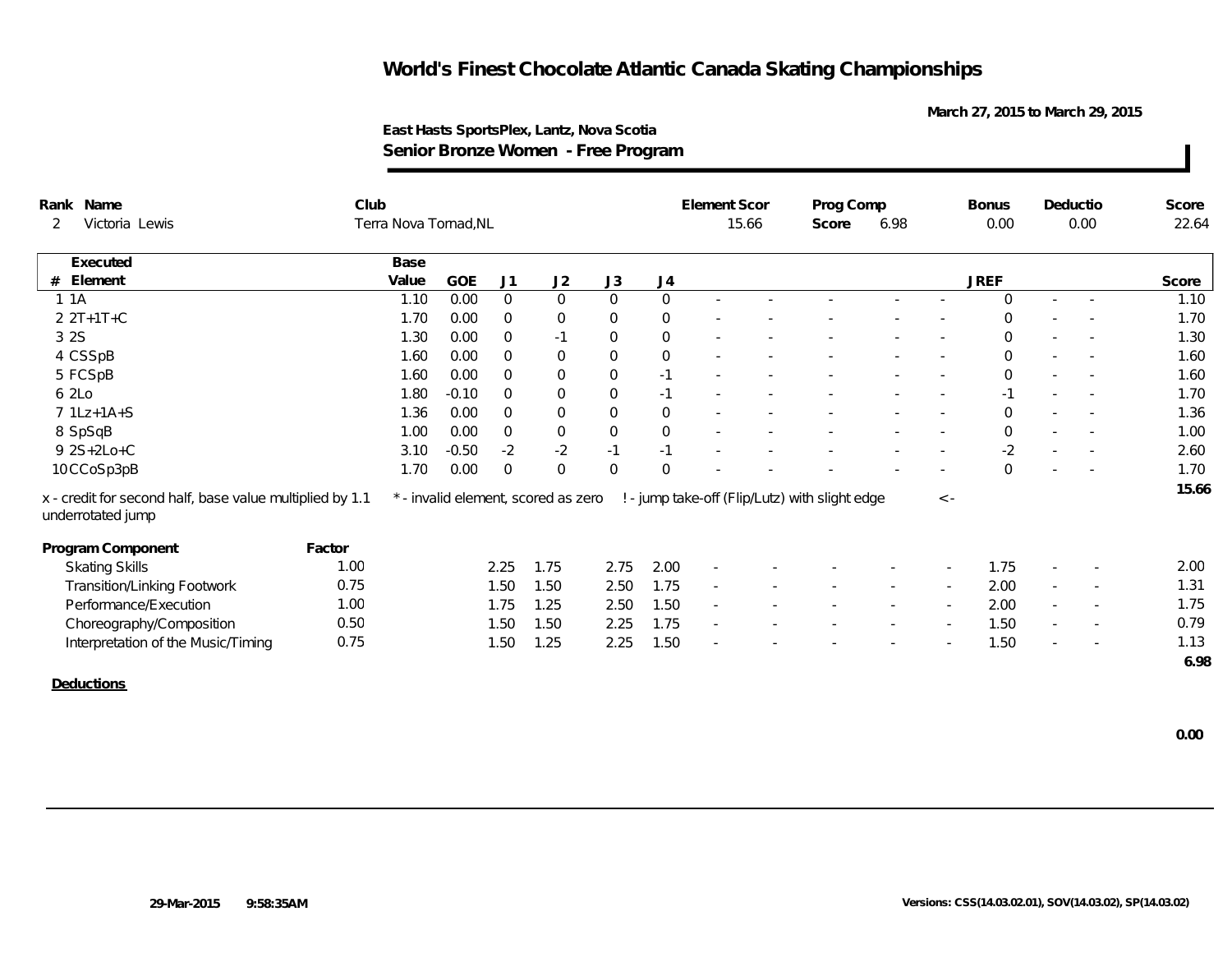**March 27, 2015 to March 29, 2015**

|      | Rank Name                                                                     | Club   |                       |            |                |                                     |                     |                | Element Scor             |       | Prog Comp                                      |        |                          | <b>Bonus</b>   |                          | Deductio                 | Score |
|------|-------------------------------------------------------------------------------|--------|-----------------------|------------|----------------|-------------------------------------|---------------------|----------------|--------------------------|-------|------------------------------------------------|--------|--------------------------|----------------|--------------------------|--------------------------|-------|
| 3    | Chloe Whitridge                                                               |        | Prince of Wales S, NL |            |                |                                     |                     |                |                          | 12.67 | Score                                          | 9.34   |                          | 0.00           |                          | 0.00                     | 22.01 |
|      | Executed                                                                      |        | Base                  |            |                |                                     |                     |                |                          |       |                                                |        |                          |                |                          |                          |       |
|      | $#$ Element                                                                   |        | Value                 | <b>GOE</b> | J <sub>1</sub> | J2                                  | J3                  | J4             |                          |       |                                                |        |                          | <b>JREF</b>    |                          |                          | Score |
|      | $1.1A+1Lo+C$                                                                  |        | 1.60                  | 0.07       | $\overline{0}$ | $\overline{0}$                      | $\mathsf{O}$        |                |                          |       |                                                |        |                          |                |                          | $\overline{\phantom{a}}$ | 1.67  |
|      | 2 CoSp3pB                                                                     |        | 1.50                  | 0.17       | $\mathbf 0$    |                                     | $\overline{0}$      |                |                          |       |                                                |        |                          | $\Omega$       |                          |                          | 1.67  |
|      | $3 2S+1T+C$                                                                   |        | 1.70                  | $-0.07$    | $\mathbf 0$    | $-1$                                | $\mathbf 0$         | $-1$           |                          |       |                                                |        |                          | $\mathbf 0$    | $\sim$                   |                          | 1.63  |
|      | 4 1Lz+1Lo+C                                                                   |        | 1.10                  | 0.00       | $\overline{0}$ | $\mathsf{O}$                        | $\mathsf{O}\xspace$ | $\mathbf 0$    |                          |       |                                                |        |                          | $\mathbf 0$    | $\overline{\phantom{a}}$ |                          | 1.10  |
|      | 5 SpSqB                                                                       |        | 1.00                  | 0.00       | $\mathbf 0$    | $\mathbf 0$                         | $\mathbf 0$         | $\mathbf 0$    |                          |       |                                                |        |                          | $\mathbf 0$    | $\overline{\phantom{a}}$ |                          | 1.00  |
|      | 6 FCSpB                                                                       |        | 1.60                  | 0.00       | $\overline{0}$ | $\overline{0}$                      | $\overline{0}$      | $\overline{0}$ |                          |       |                                                |        |                          | $-1$           |                          |                          | 1.60  |
|      | 7 1A                                                                          |        | 1.10                  | 0.00       | $\overline{0}$ | $\overline{0}$                      | $\mathbf 0$         | $\overline{0}$ |                          |       |                                                |        |                          | $\Omega$       |                          |                          | 1.10  |
| 8 1F |                                                                               |        | 0.50                  | 0.00       | $\overline{0}$ | $\boldsymbol{0}$                    | $\overline{0}$      | $\,0\,$        |                          |       |                                                |        |                          | $\overline{0}$ | $\sim$                   |                          | 0.50  |
|      | 9 2S                                                                          |        | 1.30                  | $-0.60$    | $-3$           | $-3$                                | $-3$                | $-3$           |                          |       |                                                |        |                          | $-3$           | $\overline{\phantom{a}}$ |                          | 0.70  |
|      | 10CCoSp3pB                                                                    |        | 1.70                  | 0.00       | $\overline{0}$ | $\overline{0}$                      | $\mathbf 0$         | $\mathbf 0$    |                          |       |                                                |        |                          |                |                          |                          | 1.70  |
|      | x - credit for second half, base value multiplied by 1.1<br>underrotated jump |        |                       |            |                | * - invalid element, scored as zero |                     |                |                          |       | ! - jump take-off (Flip/Lutz) with slight edge |        | $\langle$ -              |                |                          |                          | 12.67 |
|      | Program Component                                                             | Factor |                       |            |                |                                     |                     |                |                          |       |                                                |        |                          |                |                          |                          |       |
|      | <b>Skating Skills</b>                                                         | 1.00   |                       |            | 2.50           | 3.00                                | 2.50                | 2.25           | $\sim$                   |       |                                                |        |                          | 2.25           |                          |                          | 2.42  |
|      | <b>Transition/Linking Footwork</b>                                            | 0.75   |                       |            | 2.50           | 2.75                                | 2.00                | 2.00           | $\overline{\phantom{a}}$ |       |                                                |        |                          | 2.00           | $\overline{\phantom{a}}$ |                          | 1.63  |
|      | Performance/Execution                                                         | 1.00   |                       |            | 2.50           | 3.00                                | 2.25                | 2.25           | $\sim$                   |       |                                                | $\sim$ | $\overline{\phantom{a}}$ | 2.25           | $\sim$                   | $\sim$                   | 2.33  |
|      | Choreography/Composition                                                      | 0.50   |                       |            | 2.50           | 2.75                                | 2.25                | 2.25           | $\overline{\phantom{a}}$ |       |                                                |        | $\sim$                   | 2.50           | $\overline{\phantom{a}}$ |                          | 1.21  |
|      | Interpretation of the Music/Timing                                            | 0.75   |                       |            | 2.25           | 2.75                                | 2.25                | 2.50           |                          |       |                                                |        |                          | 2.25           |                          |                          | 1.75  |
|      |                                                                               |        |                       |            |                |                                     |                     |                |                          |       |                                                |        |                          |                |                          |                          | 9.34  |
|      | Deductions                                                                    |        |                       |            |                |                                     |                     |                |                          |       |                                                |        |                          |                |                          |                          |       |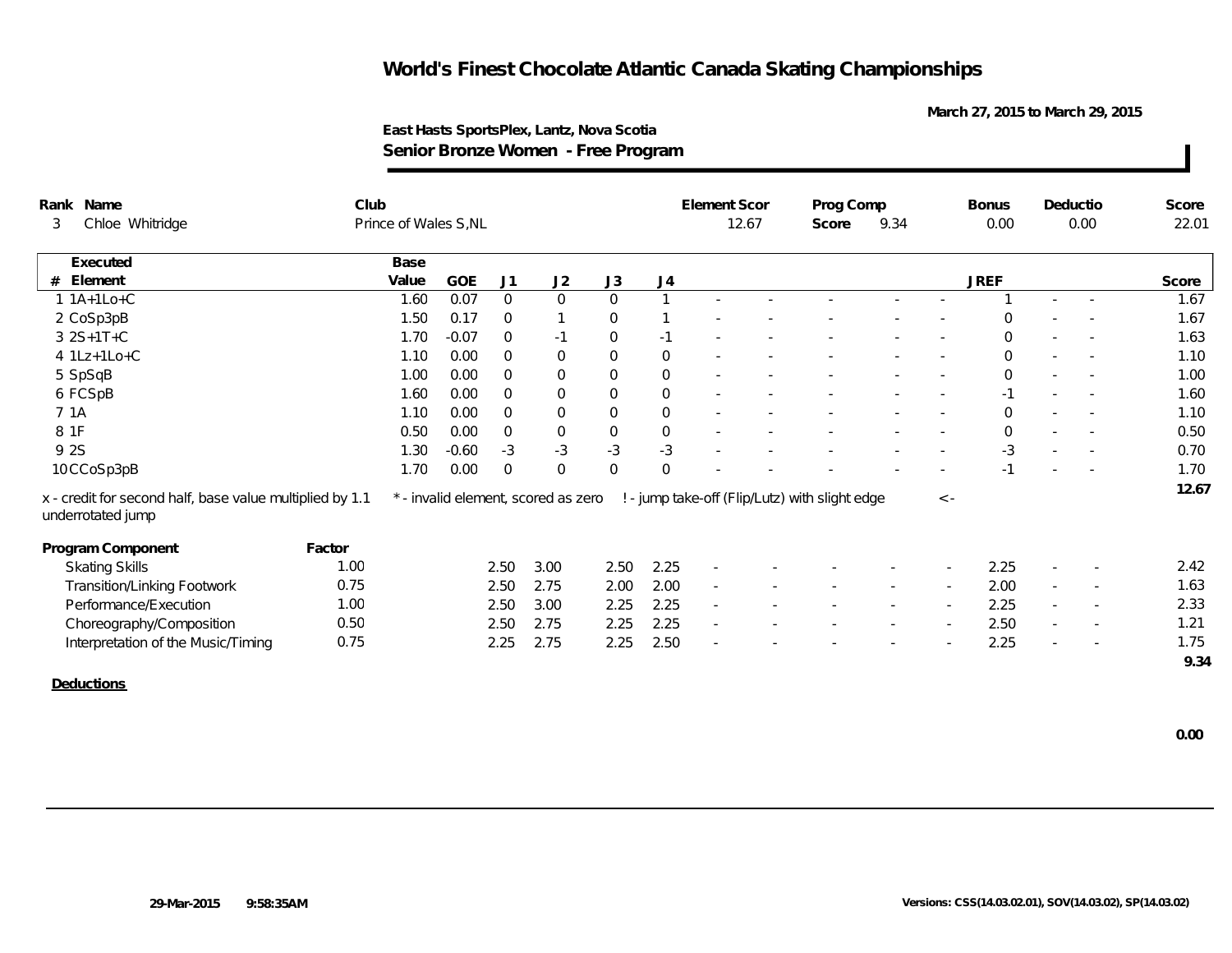**March 27, 2015 to March 29, 2015**

| 12.51<br>0.00<br>0.00<br>Nicole Morrison<br>Moncton Mariposa, NB<br>8.50<br>21.01<br>Score<br>Base<br>Executed<br>GOE<br>J2<br><b>JREF</b><br>Element<br>Value<br>J1<br>J3<br>J <sub>4</sub><br>Score<br>$\mathsf O$<br>$\mathbf 0$<br>$\boldsymbol{0}$<br>$\mathbf 0$<br>1.60<br>1.60<br>0.00<br>$\Omega$<br>$\sim$<br>$-2$<br>$-2$<br>$-3$<br>2.30<br>$-0.80$<br>$-3$<br>1.50<br>$-3$<br>$\mathbf 0$<br>$\mathbf 0$<br>$\mathbf 0$<br>1.50<br>1.60<br>$-0.10$<br>$-1$<br>$-1$<br>$-2$<br>$-2$<br>$-2$<br>1.30<br>$-3$<br>$-2$<br>0.90<br>$-0.40$<br>1.20<br>0.20<br>1.00<br>$\mathbf{1}$<br>$\mathbf{1}$<br>$\sim$<br>$-3$<br>$-3$<br>$-2$<br>$-0.80$<br>$-3$<br>$-2$<br>1.00<br>1.80<br>$-3$<br>$-3$<br>$-3$<br>$-3$<br>$-3$<br>0.31<br>0.91<br>$-0.60$<br>$\mathbf 0$<br>1.70<br>$-2$<br>$-1$<br>$-1$<br>$-0.30$<br>1.40<br>$-1$<br>$\sim$<br>$\mathsf{O}\xspace$<br>$\mathbf 0$<br>$\mathbf 0$<br>$\overline{0}$<br>1.50<br>0.00<br>1.50<br>$\Omega$<br>1.60<br>0.00<br>$\mathbf{0}$<br>$\mathbf 0$<br>$\mathbf{0}$<br>1.60<br>$\Omega$<br>$\overline{\phantom{a}}$<br>$\overline{\phantom{a}}$<br>12.51<br>x - credit for second half, base value multiplied by 1.1<br>! - jump take-off (Flip/Lutz) with slight edge<br>* - invalid element, scored as zero<br>$\langle$ -<br>Factor<br>2.25<br>2.50<br>1.00<br>2.00<br>2.50<br>2.50<br>2.42<br><b>Skating Skills</b><br>$\sim$<br>$\overline{\phantom{a}}$<br>2.00<br><b>Transition/Linking Footwork</b><br>0.75<br>1.50<br>2.25<br>2.00<br>1.75<br>1.44<br>$\overline{\phantom{a}}$<br>$\overline{\phantom{a}}$<br>2.00<br>Performance/Execution<br>1.00<br>1.25<br>2.50<br>2.25<br>2.00<br>2.08<br>$\sim$<br>$\sim$<br>$\sim$<br>$\sim$<br>$\overline{\phantom{a}}$<br>2.00<br>0.50<br>2.25<br>2.25<br>1.75<br>1.00<br>Choreography/Composition<br>1.50<br>$\sim$<br>$\sim$<br>$\sim$<br>0.75<br>2.50<br>1.75<br>2.00<br>1.56<br>Interpretation of the Music/Timing<br>1.50<br>2.50<br>8.50 | Rank Name         | Club |  |  |  | Element Scor | Prog Comp |  | <b>Bonus</b> | Deductio | Score |
|-------------------------------------------------------------------------------------------------------------------------------------------------------------------------------------------------------------------------------------------------------------------------------------------------------------------------------------------------------------------------------------------------------------------------------------------------------------------------------------------------------------------------------------------------------------------------------------------------------------------------------------------------------------------------------------------------------------------------------------------------------------------------------------------------------------------------------------------------------------------------------------------------------------------------------------------------------------------------------------------------------------------------------------------------------------------------------------------------------------------------------------------------------------------------------------------------------------------------------------------------------------------------------------------------------------------------------------------------------------------------------------------------------------------------------------------------------------------------------------------------------------------------------------------------------------------------------------------------------------------------------------------------------------------------------------------------------------------------------------------------------------------------------------------------------------------------------------------------------------------------------------------------------------------------------------------------------|-------------------|------|--|--|--|--------------|-----------|--|--------------|----------|-------|
|                                                                                                                                                                                                                                                                                                                                                                                                                                                                                                                                                                                                                                                                                                                                                                                                                                                                                                                                                                                                                                                                                                                                                                                                                                                                                                                                                                                                                                                                                                                                                                                                                                                                                                                                                                                                                                                                                                                                                       | 4                 |      |  |  |  |              |           |  |              |          |       |
|                                                                                                                                                                                                                                                                                                                                                                                                                                                                                                                                                                                                                                                                                                                                                                                                                                                                                                                                                                                                                                                                                                                                                                                                                                                                                                                                                                                                                                                                                                                                                                                                                                                                                                                                                                                                                                                                                                                                                       |                   |      |  |  |  |              |           |  |              |          |       |
|                                                                                                                                                                                                                                                                                                                                                                                                                                                                                                                                                                                                                                                                                                                                                                                                                                                                                                                                                                                                                                                                                                                                                                                                                                                                                                                                                                                                                                                                                                                                                                                                                                                                                                                                                                                                                                                                                                                                                       | #                 |      |  |  |  |              |           |  |              |          |       |
|                                                                                                                                                                                                                                                                                                                                                                                                                                                                                                                                                                                                                                                                                                                                                                                                                                                                                                                                                                                                                                                                                                                                                                                                                                                                                                                                                                                                                                                                                                                                                                                                                                                                                                                                                                                                                                                                                                                                                       | $1 1A+1Lo+C$      |      |  |  |  |              |           |  |              |          |       |
|                                                                                                                                                                                                                                                                                                                                                                                                                                                                                                                                                                                                                                                                                                                                                                                                                                                                                                                                                                                                                                                                                                                                                                                                                                                                                                                                                                                                                                                                                                                                                                                                                                                                                                                                                                                                                                                                                                                                                       | 2 2Lo+1Lo+C       |      |  |  |  |              |           |  |              |          |       |
|                                                                                                                                                                                                                                                                                                                                                                                                                                                                                                                                                                                                                                                                                                                                                                                                                                                                                                                                                                                                                                                                                                                                                                                                                                                                                                                                                                                                                                                                                                                                                                                                                                                                                                                                                                                                                                                                                                                                                       | 3 FCSpB           |      |  |  |  |              |           |  |              |          |       |
|                                                                                                                                                                                                                                                                                                                                                                                                                                                                                                                                                                                                                                                                                                                                                                                                                                                                                                                                                                                                                                                                                                                                                                                                                                                                                                                                                                                                                                                                                                                                                                                                                                                                                                                                                                                                                                                                                                                                                       | 4 2 S             |      |  |  |  |              |           |  |              |          |       |
|                                                                                                                                                                                                                                                                                                                                                                                                                                                                                                                                                                                                                                                                                                                                                                                                                                                                                                                                                                                                                                                                                                                                                                                                                                                                                                                                                                                                                                                                                                                                                                                                                                                                                                                                                                                                                                                                                                                                                       | 5 SpSqB           |      |  |  |  |              |           |  |              |          |       |
|                                                                                                                                                                                                                                                                                                                                                                                                                                                                                                                                                                                                                                                                                                                                                                                                                                                                                                                                                                                                                                                                                                                                                                                                                                                                                                                                                                                                                                                                                                                                                                                                                                                                                                                                                                                                                                                                                                                                                       | 6 2Lo             |      |  |  |  |              |           |  |              |          |       |
|                                                                                                                                                                                                                                                                                                                                                                                                                                                                                                                                                                                                                                                                                                                                                                                                                                                                                                                                                                                                                                                                                                                                                                                                                                                                                                                                                                                                                                                                                                                                                                                                                                                                                                                                                                                                                                                                                                                                                       | 7 2S+REP          |      |  |  |  |              |           |  |              |          |       |
|                                                                                                                                                                                                                                                                                                                                                                                                                                                                                                                                                                                                                                                                                                                                                                                                                                                                                                                                                                                                                                                                                                                                                                                                                                                                                                                                                                                                                                                                                                                                                                                                                                                                                                                                                                                                                                                                                                                                                       | 8 CCoSp3pB        |      |  |  |  |              |           |  |              |          |       |
|                                                                                                                                                                                                                                                                                                                                                                                                                                                                                                                                                                                                                                                                                                                                                                                                                                                                                                                                                                                                                                                                                                                                                                                                                                                                                                                                                                                                                                                                                                                                                                                                                                                                                                                                                                                                                                                                                                                                                       | $9 1A+1T+C$       |      |  |  |  |              |           |  |              |          |       |
|                                                                                                                                                                                                                                                                                                                                                                                                                                                                                                                                                                                                                                                                                                                                                                                                                                                                                                                                                                                                                                                                                                                                                                                                                                                                                                                                                                                                                                                                                                                                                                                                                                                                                                                                                                                                                                                                                                                                                       | 10CSSpB           |      |  |  |  |              |           |  |              |          |       |
|                                                                                                                                                                                                                                                                                                                                                                                                                                                                                                                                                                                                                                                                                                                                                                                                                                                                                                                                                                                                                                                                                                                                                                                                                                                                                                                                                                                                                                                                                                                                                                                                                                                                                                                                                                                                                                                                                                                                                       | underrotated jump |      |  |  |  |              |           |  |              |          |       |
|                                                                                                                                                                                                                                                                                                                                                                                                                                                                                                                                                                                                                                                                                                                                                                                                                                                                                                                                                                                                                                                                                                                                                                                                                                                                                                                                                                                                                                                                                                                                                                                                                                                                                                                                                                                                                                                                                                                                                       | Program Component |      |  |  |  |              |           |  |              |          |       |
|                                                                                                                                                                                                                                                                                                                                                                                                                                                                                                                                                                                                                                                                                                                                                                                                                                                                                                                                                                                                                                                                                                                                                                                                                                                                                                                                                                                                                                                                                                                                                                                                                                                                                                                                                                                                                                                                                                                                                       |                   |      |  |  |  |              |           |  |              |          |       |
|                                                                                                                                                                                                                                                                                                                                                                                                                                                                                                                                                                                                                                                                                                                                                                                                                                                                                                                                                                                                                                                                                                                                                                                                                                                                                                                                                                                                                                                                                                                                                                                                                                                                                                                                                                                                                                                                                                                                                       |                   |      |  |  |  |              |           |  |              |          |       |
|                                                                                                                                                                                                                                                                                                                                                                                                                                                                                                                                                                                                                                                                                                                                                                                                                                                                                                                                                                                                                                                                                                                                                                                                                                                                                                                                                                                                                                                                                                                                                                                                                                                                                                                                                                                                                                                                                                                                                       |                   |      |  |  |  |              |           |  |              |          |       |
|                                                                                                                                                                                                                                                                                                                                                                                                                                                                                                                                                                                                                                                                                                                                                                                                                                                                                                                                                                                                                                                                                                                                                                                                                                                                                                                                                                                                                                                                                                                                                                                                                                                                                                                                                                                                                                                                                                                                                       |                   |      |  |  |  |              |           |  |              |          |       |
|                                                                                                                                                                                                                                                                                                                                                                                                                                                                                                                                                                                                                                                                                                                                                                                                                                                                                                                                                                                                                                                                                                                                                                                                                                                                                                                                                                                                                                                                                                                                                                                                                                                                                                                                                                                                                                                                                                                                                       |                   |      |  |  |  |              |           |  |              |          |       |
|                                                                                                                                                                                                                                                                                                                                                                                                                                                                                                                                                                                                                                                                                                                                                                                                                                                                                                                                                                                                                                                                                                                                                                                                                                                                                                                                                                                                                                                                                                                                                                                                                                                                                                                                                                                                                                                                                                                                                       |                   |      |  |  |  |              |           |  |              |          |       |
|                                                                                                                                                                                                                                                                                                                                                                                                                                                                                                                                                                                                                                                                                                                                                                                                                                                                                                                                                                                                                                                                                                                                                                                                                                                                                                                                                                                                                                                                                                                                                                                                                                                                                                                                                                                                                                                                                                                                                       | Deductions        |      |  |  |  |              |           |  |              |          |       |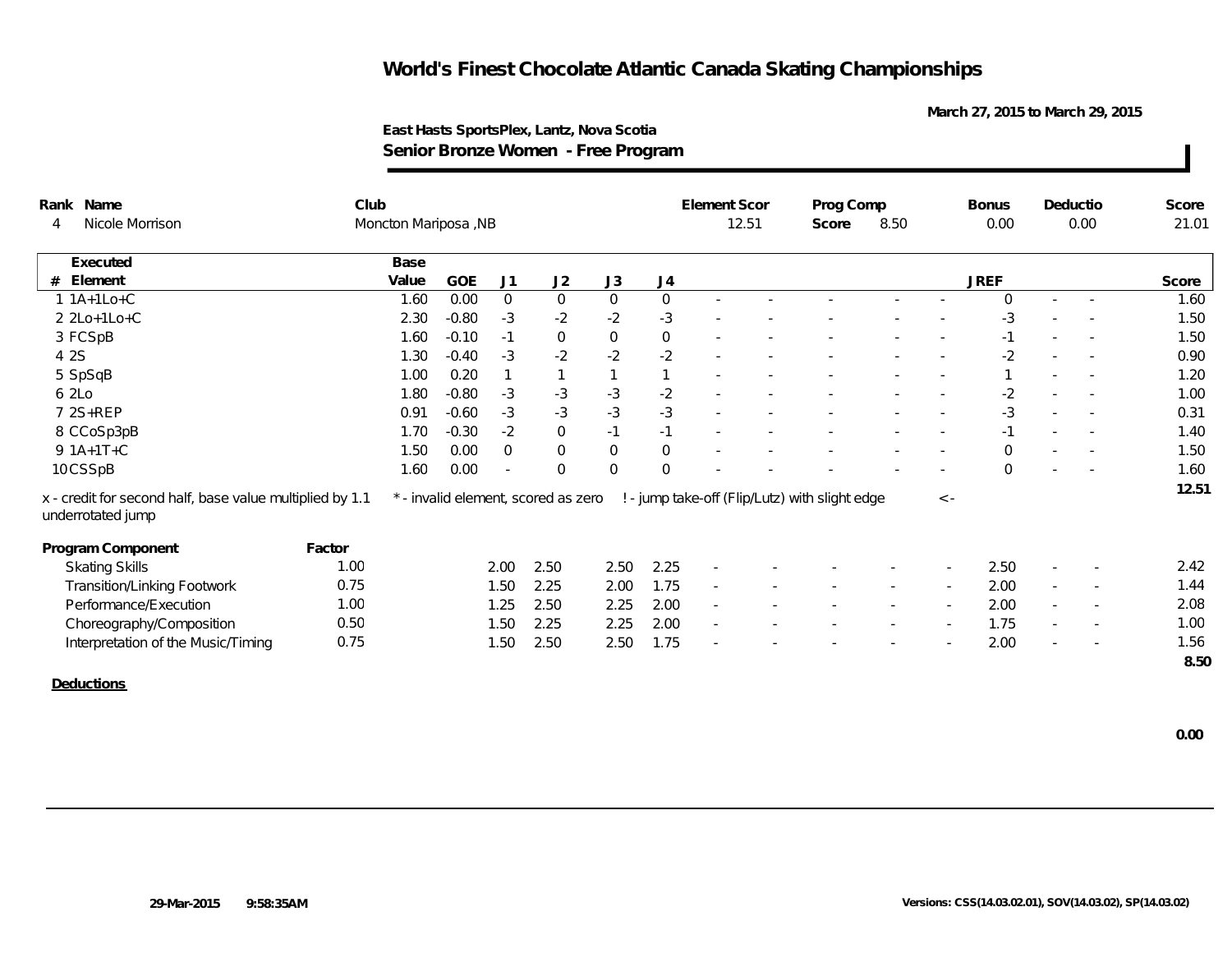**March 27, 2015 to March 29, 2015**

| Rank Name                                                                     | Club   |                       |            |                |                                     |                     |                | Element Scor             |       | Prog Comp                                      |      |             | <b>Bonus</b> | Deductio                 |                          | Score |
|-------------------------------------------------------------------------------|--------|-----------------------|------------|----------------|-------------------------------------|---------------------|----------------|--------------------------|-------|------------------------------------------------|------|-------------|--------------|--------------------------|--------------------------|-------|
| Nana Iwamoto<br>5                                                             |        | Sherwood Parkdale, PE |            |                |                                     |                     |                |                          | 12.70 | Score                                          | 8.30 |             | 0.00         |                          | 0.00                     | 21.00 |
| Executed                                                                      |        | Base                  |            |                |                                     |                     |                |                          |       |                                                |      |             |              |                          |                          |       |
| # Element                                                                     |        | Value                 | <b>GOE</b> | J <sub>1</sub> | J2                                  | J3                  | J4             |                          |       |                                                |      |             | <b>JREF</b>  |                          |                          | Score |
| 1 FCSpB                                                                       |        | 1.60                  | 0.00       | $\overline{0}$ | $\overline{0}$                      | $\overline{0}$      | $\overline{0}$ |                          |       |                                                |      |             |              |                          | $\sim$                   | 1.60  |
| 22                                                                            |        | 1.80                  | 0.00       | $\mathbf{0}$   | $\overline{0}$                      | $\mathbf 0$         | $-1$           |                          |       |                                                |      |             | $\Omega$     |                          |                          | 1.80  |
| 3 1 A                                                                         |        | 1.10                  | $-0.40$    | $-2$           | $-2$                                | $-2$                | $-1$           |                          |       |                                                |      |             | $-2$         |                          |                          | 0.70  |
| 4 2F                                                                          |        | 1.90                  | 0.00       | $\overline{0}$ | $\mathbf 0$                         | $\mathsf{O}\xspace$ | $\mathbf 0$    |                          |       |                                                |      |             |              |                          |                          | 1.90  |
| 5 CCoSp2pB                                                                    |        | 1.20                  | $-0.20$    | $-2$           | $\mathbf 0$                         | $\mathbf 0$         | $-1$           |                          |       |                                                |      |             | $-1$         |                          |                          | 1.00  |
| $62S+1T+C$                                                                    |        | 1.70                  | $-0.20$    | $-1$           | $-1$                                | $-1$                | $-1$           |                          |       |                                                |      |             | $\Omega$     |                          |                          | 1.50  |
| 7 1Lz+2Lo<<+C                                                                 |        | 1.10                  | $-0.27$    | $-3$           | $-3$                                | $-2$                | $-3$           |                          |       |                                                |      |             | $-2$         |                          |                          | 0.83  |
| 8 SpSqB                                                                       |        | 1.00                  | $-0.20$    | $-1$           | $-1$                                | $\overline{0}$      | $-1$           |                          |       |                                                |      |             |              |                          |                          | 0.80  |
| 9 2T                                                                          |        | 1.30                  | 0.00       | $\overline{0}$ | $\mathsf{O}$                        | $\mathsf{O}\xspace$ | $\mathbf 0$    |                          |       |                                                |      |             |              |                          |                          | 1.30  |
| 10SSpB                                                                        |        | 1.10                  | 0.17       | $\overline{0}$ | $\overline{0}$                      |                     |                |                          |       |                                                |      |             | $\Omega$     |                          |                          | 1.27  |
| x - credit for second half, base value multiplied by 1.1<br>underrotated jump |        |                       |            |                | * - invalid element, scored as zero |                     |                |                          |       | ! - jump take-off (Flip/Lutz) with slight edge |      | $\langle$ - |              |                          |                          | 12.70 |
| Program Component                                                             | Factor |                       |            |                |                                     |                     |                |                          |       |                                                |      |             |              |                          |                          |       |
| <b>Skating Skills</b>                                                         | 1.00   |                       |            | 2.25           | 2.25                                | 2.75                | 2.00           | $\sim$                   |       |                                                |      |             | 2.50         |                          |                          | 2.33  |
| <b>Transition/Linking Footwork</b>                                            | 0.75   |                       |            | 2.00           | 2.00                                | 2.25                | 2.50           | $\overline{\phantom{a}}$ |       |                                                |      |             | 2.25         | $\overline{\phantom{a}}$ |                          | 1.63  |
| Performance/Execution                                                         | 1.00   |                       |            | 1.50           | 1.75                                | 2.50                | 1.75           | $\overline{\phantom{a}}$ |       |                                                |      |             | 1.75         | $\sim$                   |                          | 1.75  |
| Choreography/Composition                                                      | 0.50   |                       |            | 2.00           | 2.00                                | 2.25                | 2.25           | $\sim$                   |       |                                                |      |             | 2.25         |                          | $\overline{\phantom{a}}$ | 1.09  |
| Interpretation of the Music/Timing                                            | 0.75   |                       |            | 1.50           | 1.75                                | 2.50                | 2.00           |                          |       |                                                |      |             | 2.25         |                          |                          | 1.50  |
|                                                                               |        |                       |            |                |                                     |                     |                |                          |       |                                                |      |             |              |                          |                          | 8.30  |
| <b>Deductions</b>                                                             |        |                       |            |                |                                     |                     |                |                          |       |                                                |      |             |              |                          |                          |       |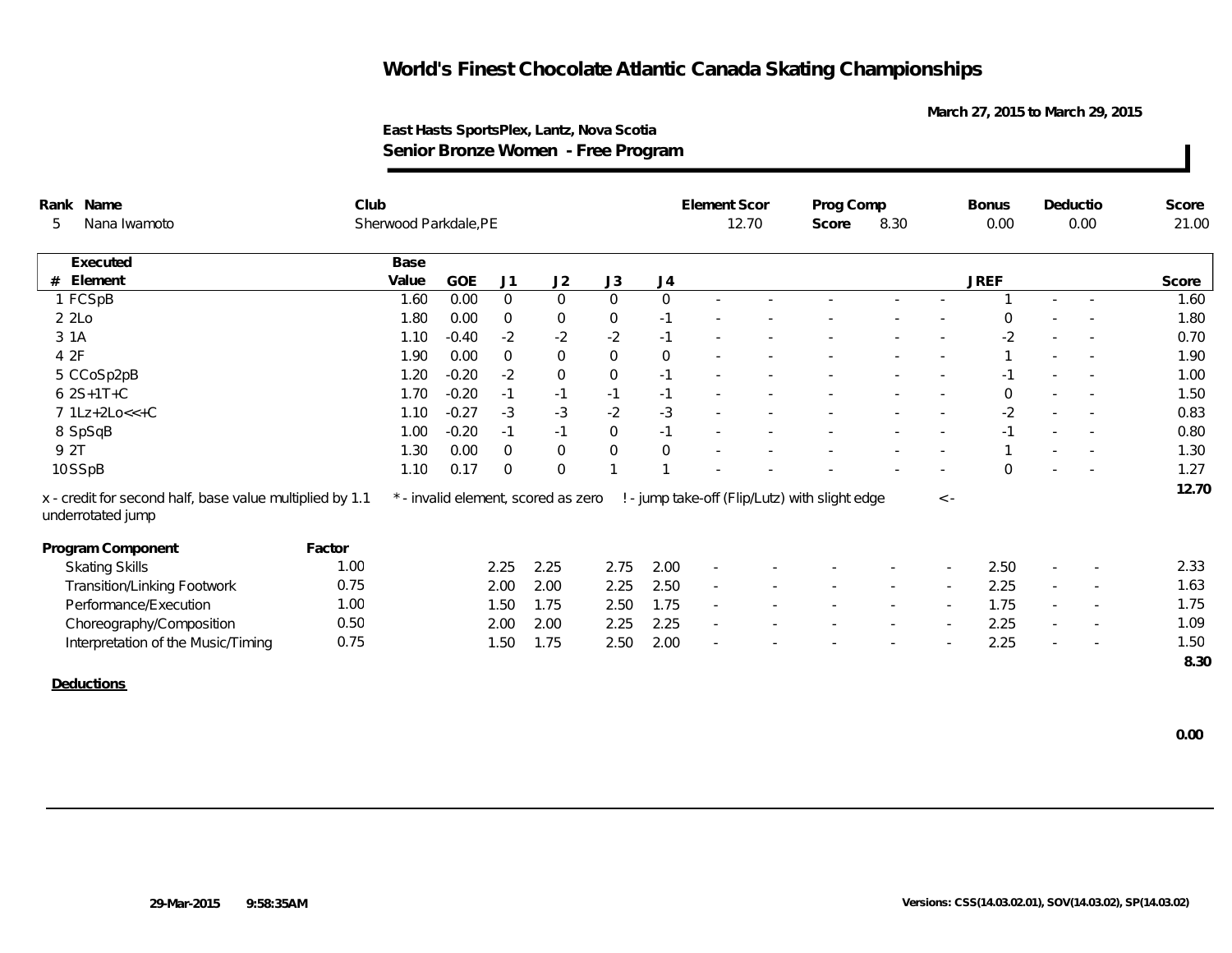**March 27, 2015 to March 29, 2015**

| Rank Name                                                                     | Club   |                     |         |              |                                     |                |             | <b>Element Scor</b> |       | Prog Comp                                      |        |                          | <b>Bonus</b> |                          | Deductio                 | Score |
|-------------------------------------------------------------------------------|--------|---------------------|---------|--------------|-------------------------------------|----------------|-------------|---------------------|-------|------------------------------------------------|--------|--------------------------|--------------|--------------------------|--------------------------|-------|
| Janelle Gagne-Warden<br>6                                                     |        | Malobiannah FSC, NB |         |              |                                     |                |             |                     | 11.45 | Score                                          | 8.88   |                          | 0.00         |                          | 0.00                     | 20.33 |
| Executed                                                                      |        | Base                |         |              |                                     |                |             |                     |       |                                                |        |                          |              |                          |                          |       |
| Element<br>#                                                                  |        | Value               | GOE     | J1           | J2                                  | J3             | J4          |                     |       |                                                |        |                          | <b>JREF</b>  |                          |                          | Score |
| 12S                                                                           |        | 1.30                | $-0.20$ | $-2$         | $-1$                                | $-1$           | $-1$        |                     |       |                                                |        |                          | $-1$         | $\sim$                   | $\sim$                   | 1.10  |
| 22                                                                            |        | 1.80                | $-0.30$ | $-1$         | $-1$                                | $-1$           | $-1$        |                     |       |                                                |        |                          | $-1$         |                          |                          | 1.50  |
| 3 2F                                                                          |        | 1.90                | $-0.90$ | $-3$         | $-3$                                | $-2$           | $-3$        |                     |       |                                                |        |                          | $-3$         | $\sim$                   | $\overline{\phantom{a}}$ | 1.00  |
| 4 FCSpB (V1)                                                                  |        | 1.10                | $-0.30$ | $-1$         | $-1$                                | $-1$           | $-1$        |                     |       |                                                |        |                          | $-2$         | $\sim$                   |                          | 0.80  |
| 5 2T                                                                          |        | 1.30                | 0.00    | $\mathbf 0$  | $\mathbf 0$                         | $\mathbf 0$    | $\mathbf 0$ |                     |       |                                                |        |                          | $\mathbf 0$  | ٠                        |                          | 1.30  |
| 6 SpSqB                                                                       |        | 1.00                | 0.07    |              | $\mathbf 0$                         | $\mathbf 0$    |             |                     |       |                                                |        |                          | $\mathbf 0$  |                          |                          | 1.07  |
| 7 2S+REP                                                                      |        | 0.91                | $-0.53$ | $-3$         | $-3$                                | $-2$           | $-2$        |                     |       |                                                |        |                          | $-3$         |                          |                          | 0.38  |
| 8 FCCoSp3pB                                                                   |        | 1.70                | 0.00    | $\mathbf{0}$ | $\mathbf 0$                         | $\mathsf{O}$   | $\mathbf 0$ |                     |       |                                                |        |                          | $-1$         | $\overline{\phantom{a}}$ | $\sim$                   | 1.70  |
| $9 \; 1A+1T+C$                                                                |        | 1.50                | 0.00    | $\mathbf{0}$ | $\mathbf{0}$                        | $\mathbf 0$    | $\mathbf 0$ |                     |       |                                                |        |                          | $\Omega$     | ٠                        |                          | 1.50  |
| 10 CCoSp2pB                                                                   |        | 1.20                | $-0.10$ | $-1$         | $-1$                                | $\overline{0}$ | $\Omega$    |                     |       |                                                |        |                          | $\Omega$     |                          |                          | 1.10  |
| x - credit for second half, base value multiplied by 1.1<br>underrotated jump |        |                     |         |              | * - invalid element, scored as zero |                |             |                     |       | ! - jump take-off (Flip/Lutz) with slight edge |        | $\langle$ -              |              |                          |                          | 11.45 |
| Program Component                                                             | Factor |                     |         |              |                                     |                |             |                     |       |                                                |        |                          |              |                          |                          |       |
| <b>Skating Skills</b>                                                         | 1.00   |                     |         | 2.75         | 2.75                                | 2.75           | 2.50        | $\sim$              |       |                                                |        |                          | 2.50         |                          |                          | 2.67  |
| <b>Transition/Linking Footwork</b>                                            | 0.75   |                     |         | 1.75         | 2.50                                | 2.25           | 2.00        | $\sim$              |       |                                                |        |                          | 2.00         | $\overline{\phantom{a}}$ |                          | 1.56  |
| Performance/Execution                                                         | 1.00   |                     |         | 1.50         | 2.25                                | 2.75           | 2.00        | $\sim$              |       |                                                | $\sim$ | $\overline{\phantom{a}}$ | 1.75         | $\overline{\phantom{a}}$ | $\sim$                   | 2.00  |
| Choreography/Composition                                                      | 0.50   |                     |         | 2.00         | 2.50                                | 2.50           | 2.00        | $\sim$              |       |                                                |        | $\sim$                   | 2.00         | $\sim$                   |                          | 1.09  |
| Interpretation of the Music/Timing                                            | 0.75   |                     |         | 1.50         | 2.50                                | 2.00           | 2.25        |                     |       |                                                |        |                          | 2.00         |                          |                          | 1.56  |
|                                                                               |        |                     |         |              |                                     |                |             |                     |       |                                                |        |                          |              |                          |                          | 8.88  |
| Deductions                                                                    |        |                     |         |              |                                     |                |             |                     |       |                                                |        |                          |              |                          |                          |       |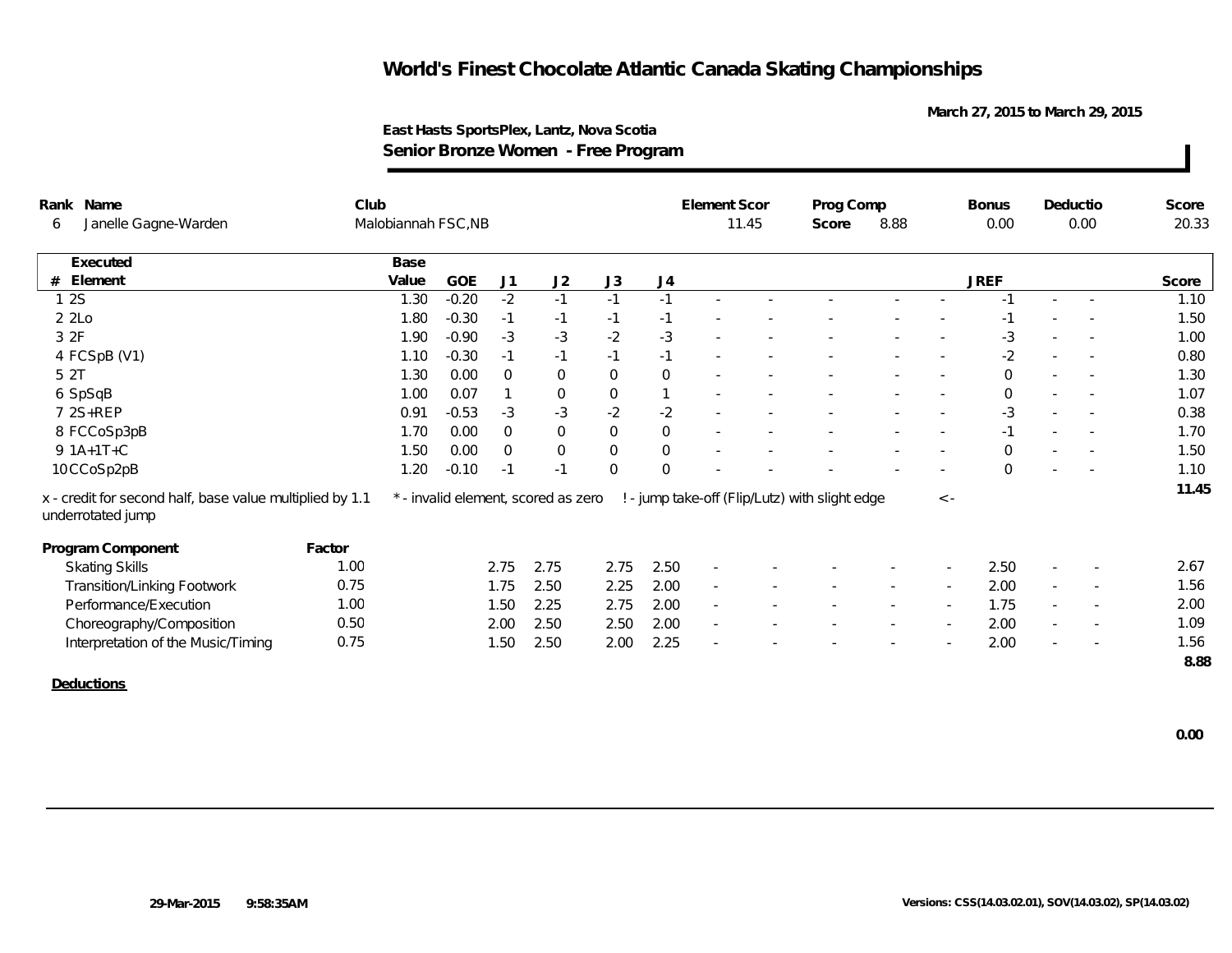**March 27, 2015 to March 29, 2015**

| Rank Name                                                                     | Club   |                       |         |                |                                     |                     |                | Element Scor |       | Prog Comp                                      |        |             | <b>Bonus</b> |        | Deductio                 | Score |
|-------------------------------------------------------------------------------|--------|-----------------------|---------|----------------|-------------------------------------|---------------------|----------------|--------------|-------|------------------------------------------------|--------|-------------|--------------|--------|--------------------------|-------|
| Isabelle Arseneau                                                             |        | Dieppe Gold Blade, NB |         |                |                                     |                     |                |              | 12.14 | Score                                          | 7.62   |             | 0.00         |        | 0.00                     | 19.76 |
| Executed                                                                      |        | Base                  |         |                |                                     |                     |                |              |       |                                                |        |             |              |        |                          |       |
| Element<br>#                                                                  |        | Value                 | GOE     | J1             | J2                                  | J3                  | J4             |              |       |                                                |        |             | <b>JREF</b>  |        |                          | Score |
| 1 FCSpB                                                                       |        | 1.60                  | 0.17    | $\mathbf 0$    | $\mathbf 0$                         | $\mathsf{O}\xspace$ | $\mathbf{1}$   |              |       |                                                |        |             |              |        |                          | 1.77  |
| 2 1A                                                                          |        | 1.10                  | $-0.40$ | $-2$           | $-2$                                | $-2$                | $-2$           |              |       |                                                |        |             | $-2$         |        |                          | 0.70  |
| 3 1Lz+1Lo+C                                                                   |        | 1.10                  | 0.00    | $\mathbf 0$    | $\mathbf 0$                         | $\mathsf{O}\xspace$ | $\mathsf{O}$   |              |       |                                                |        |             | $\mathbf 0$  |        |                          | 1.10  |
| 4 1A+1T+C                                                                     |        | 1.50                  | $-0.20$ | $-2$           | $-1$                                | $\mathbf 0$         | $-1$           |              |       |                                                |        |             | $-1$         |        |                          | 1.30  |
| 5 CCoSp3pB                                                                    |        | 1.70                  | 0.17    | $\overline{0}$ | $\mathbf{1}$                        | $\mathbf{0}$        | $\overline{0}$ |              |       |                                                |        |             |              |        |                          | 1.87  |
| $62S+1T+C$                                                                    |        | 1.70                  | 0.00    | $\Omega$       | $\mathbf 0$                         | $\mathbf{0}$        | $\overline{0}$ |              |       |                                                |        |             | $\Omega$     |        |                          | 1.70  |
| 7 SpSqB                                                                       |        | 1.00                  | 0.00    | $\overline{0}$ | $\boldsymbol{0}$                    | $\boldsymbol{0}$    | $\mathbf 0$    |              |       |                                                |        |             | $-1$         |        |                          | 1.00  |
| 8 2Lo                                                                         |        | 1.80                  | $-0.90$ | $-3$           | $-3$                                | $-2$                | $-3$           |              |       |                                                |        |             | $-3$         | $\sim$ |                          | 0.90  |
| 92S <                                                                         |        | 0.40                  | $-0.30$ | $-3$           | $-3$                                | $-3$                | $-3$           |              |       |                                                |        |             | $-3$         |        |                          | 0.10  |
| 10FCCoSp3pB                                                                   |        | 1.70                  | 0.00    | $\Omega$       | $\overline{0}$                      | $\mathbf 0$         | $\Omega$       |              |       |                                                |        |             | $\Omega$     |        |                          | 1.70  |
| x - credit for second half, base value multiplied by 1.1<br>underrotated jump |        |                       |         |                | * - invalid element, scored as zero |                     |                |              |       | ! - jump take-off (Flip/Lutz) with slight edge |        | $\langle$ - |              |        |                          | 12.14 |
| Program Component                                                             | Factor |                       |         |                |                                     |                     |                |              |       |                                                |        |             |              |        |                          |       |
| <b>Skating Skills</b>                                                         | 1.00   |                       |         | 1.75           | 1.75                                | 2.50                | 2.00           | $\sim$       |       |                                                |        |             | 2.00         |        |                          | 1.92  |
| <b>Transition/Linking Footwork</b>                                            | 0.75   |                       |         | 1.75           | 2.00                                | 2.25                | 1.75           |              |       |                                                |        |             | 2.25         |        |                          | 1.50  |
| Performance/Execution                                                         | 1.00   |                       |         | 1.25           | 1.75                                | 2.25                | 1.75           | $\sim$       |       |                                                | $\sim$ | $\sim$      | 2.00         | $\sim$ | $\overline{\phantom{a}}$ | 1.83  |
| Choreography/Composition                                                      | 0.50   |                       |         | 1.75           | 2.00                                | 2.00                | 2.00           | $\sim$       |       |                                                |        |             | 2.25         | $\sim$ | $\overline{\phantom{a}}$ | 1.00  |
| Interpretation of the Music/Timing                                            | 0.75   |                       |         | 1.25           | 1.75                                | 2.50                | 1.75           |              |       |                                                |        |             | 2.00         |        |                          | 1.37  |
|                                                                               |        |                       |         |                |                                     |                     |                |              |       |                                                |        |             |              |        |                          | 7.62  |
| Deductions                                                                    |        |                       |         |                |                                     |                     |                |              |       |                                                |        |             |              |        |                          |       |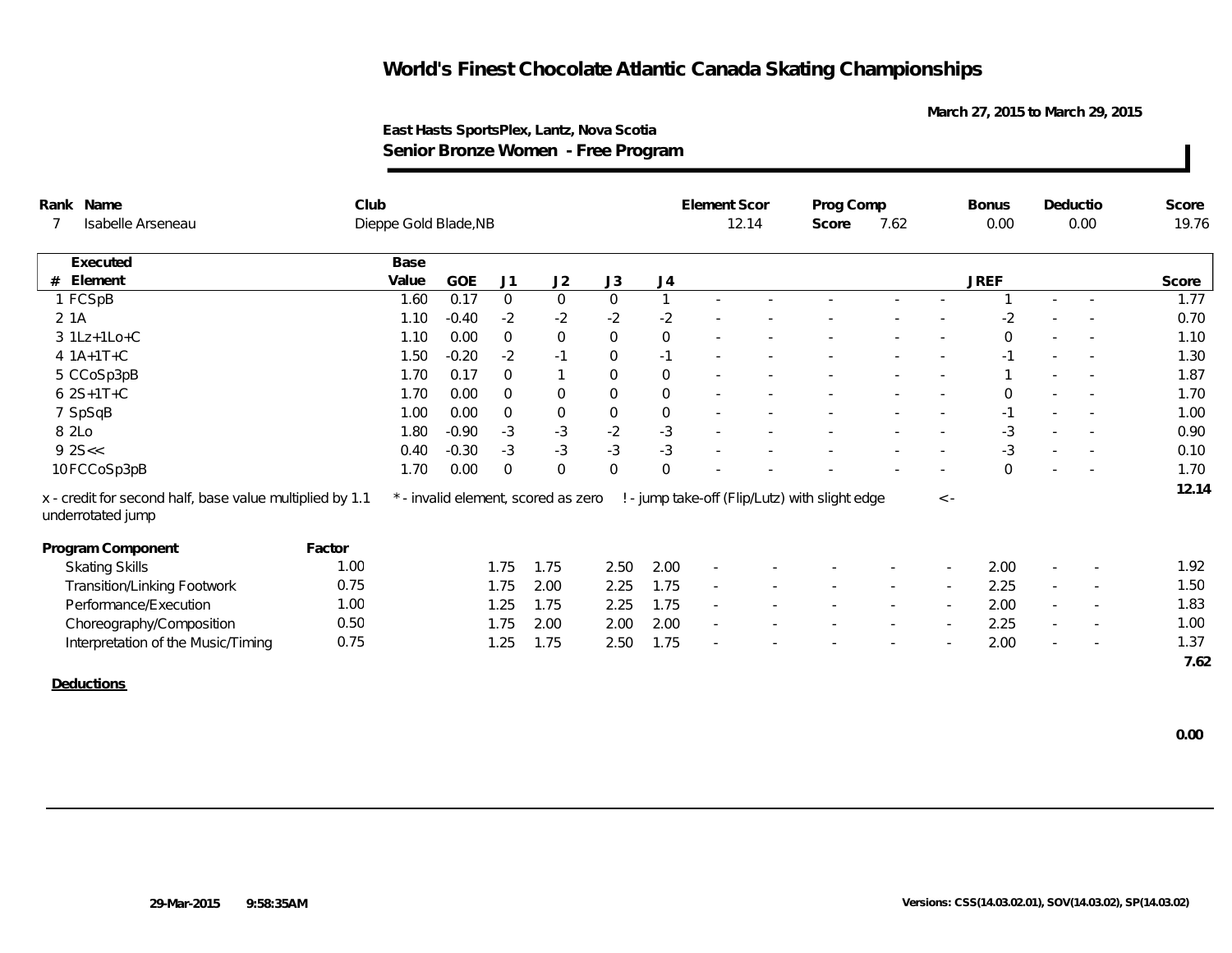**March 27, 2015 to March 29, 2015**

| Rank Name                                                                     | Club   |                       |         |                |                                     |                |              | Element Scor             |       | Prog Comp                                      |        |             | <b>Bonus</b> |                          | Deductio                 | Score |
|-------------------------------------------------------------------------------|--------|-----------------------|---------|----------------|-------------------------------------|----------------|--------------|--------------------------|-------|------------------------------------------------|--------|-------------|--------------|--------------------------|--------------------------|-------|
| Catherine Power<br>8                                                          |        | Prince of Wales S, NL |         |                |                                     |                |              |                          | 12.14 | Score                                          | 6.95   |             | 0.00         |                          | 0.00                     | 19.09 |
| Executed                                                                      |        | Base                  |         |                |                                     |                |              |                          |       |                                                |        |             |              |                          |                          |       |
| Element<br>#                                                                  |        | Value                 | GOE     | J1             | J2                                  | J3             | J4           |                          |       |                                                |        |             | <b>JREF</b>  |                          |                          | Score |
| 12S                                                                           |        | 1.30                  | 0.00    | $\overline{0}$ | $\mathbf 0$                         | $\overline{0}$ | $-1$         |                          |       |                                                |        |             | $\Omega$     | $\sim$                   | $\overline{\phantom{a}}$ | 1.30  |
| 2 1Lo                                                                         |        | 0.50                  | 0.00    | $\overline{0}$ | $\mathbf 0$                         | $\mathbf 0$    | $\mathbf 0$  |                          |       |                                                |        |             | $\Omega$     |                          |                          | 0.50  |
| 3 2T                                                                          |        | 1.30                  | $-0.60$ | $-3$           | $-3$                                | $-3$           | $-3$         |                          |       |                                                |        |             | $-3$         |                          |                          | 0.70  |
| 4 FCSpB                                                                       |        | 1.60                  | $-0.20$ | $-1$           | $\mathbf 0$                         | $\mathbf 0$    | $-1$         |                          |       |                                                |        |             |              |                          |                          | 1.40  |
| 5 SpSqB                                                                       |        | 1.00                  | 0.07    |                | $\mathbf{1}$                        | $\mathbf 0$    | $\mathbf{0}$ |                          |       |                                                |        | $\sim$      | $\mathbf 0$  | $\sim$                   | $\sim$                   | 1.07  |
| 6 1A                                                                          |        | 1.10                  | $-0.13$ | $-1$           | $\overline{0}$                      | $\overline{0}$ | $-1$         |                          |       |                                                |        |             | $-2$         |                          |                          | 0.97  |
| 7 CCoSp3pB                                                                    |        | 1.70                  | 0.00    | $\overline{0}$ | $\overline{0}$                      | $\mathbf 0$    | $\mathbf{0}$ |                          |       |                                                |        |             | $\mathbf 0$  |                          |                          | 1.70  |
| 8 2S+1T+C                                                                     |        | 1.70                  | $-0.07$ | $\overline{0}$ | $\mathbf 0$                         | $\,0\,$        | $-1$         |                          |       |                                                |        |             | $-1$         | $\overline{\phantom{a}}$ |                          | 1.63  |
| 9 1A+1Lo+C                                                                    |        | 1.60                  | $-0.13$ | $-1$           | $\mathbf 0$                         | $\mathbf 0$    | $-1$         |                          |       |                                                |        |             | $-1$         |                          |                          | 1.47  |
| 10FCCoSp3pB                                                                   |        | 1.70                  | $-0.30$ | $-1$           | $\mathbf{0}$                        | $-1$           | $-1$         |                          |       |                                                |        |             | $-2$         |                          |                          | 1.40  |
| x - credit for second half, base value multiplied by 1.1<br>underrotated jump |        |                       |         |                | * - invalid element, scored as zero |                |              |                          |       | ! - jump take-off (Flip/Lutz) with slight edge |        | $\langle$ - |              |                          |                          | 12.14 |
| Program Component                                                             | Factor |                       |         |                |                                     |                |              |                          |       |                                                |        |             |              |                          |                          |       |
| <b>Skating Skills</b>                                                         | 1.00   |                       |         | 2.00           | 2.25                                | 1.75           | 1.50         | $\sim$                   |       |                                                |        |             | 2.00         |                          |                          | 1.92  |
| <b>Transition/Linking Footwork</b>                                            | 0.75   |                       |         | 1.75           | 2.00                                | 1.25           | 1.50         | $\overline{\phantom{a}}$ |       |                                                |        |             | 1.50         | $\overline{\phantom{a}}$ |                          | 1.19  |
| Performance/Execution                                                         | 1.00   |                       |         | 2.25           | 2.25                                | 1.50           | 1.50         | $\sim$                   |       |                                                | $\sim$ |             | 1.50         |                          | $\overline{\phantom{a}}$ | 1.75  |
| Choreography/Composition                                                      | 0.50   |                       |         | 2.00           | 2.00                                | 1.25           | 1.50         | $\sim$                   |       |                                                | $\sim$ |             | 1.50         | $\sim$                   | $\overline{\phantom{a}}$ | 0.84  |
| Interpretation of the Music/Timing                                            | 0.75   |                       |         | 1.50           | 2.50                                | 1.50           | 1.75         |                          |       |                                                |        |             | 1.75         |                          |                          | 1.25  |
|                                                                               |        |                       |         |                |                                     |                |              |                          |       |                                                |        |             |              |                          |                          | 6.95  |
| Deductions                                                                    |        |                       |         |                |                                     |                |              |                          |       |                                                |        |             |              |                          |                          |       |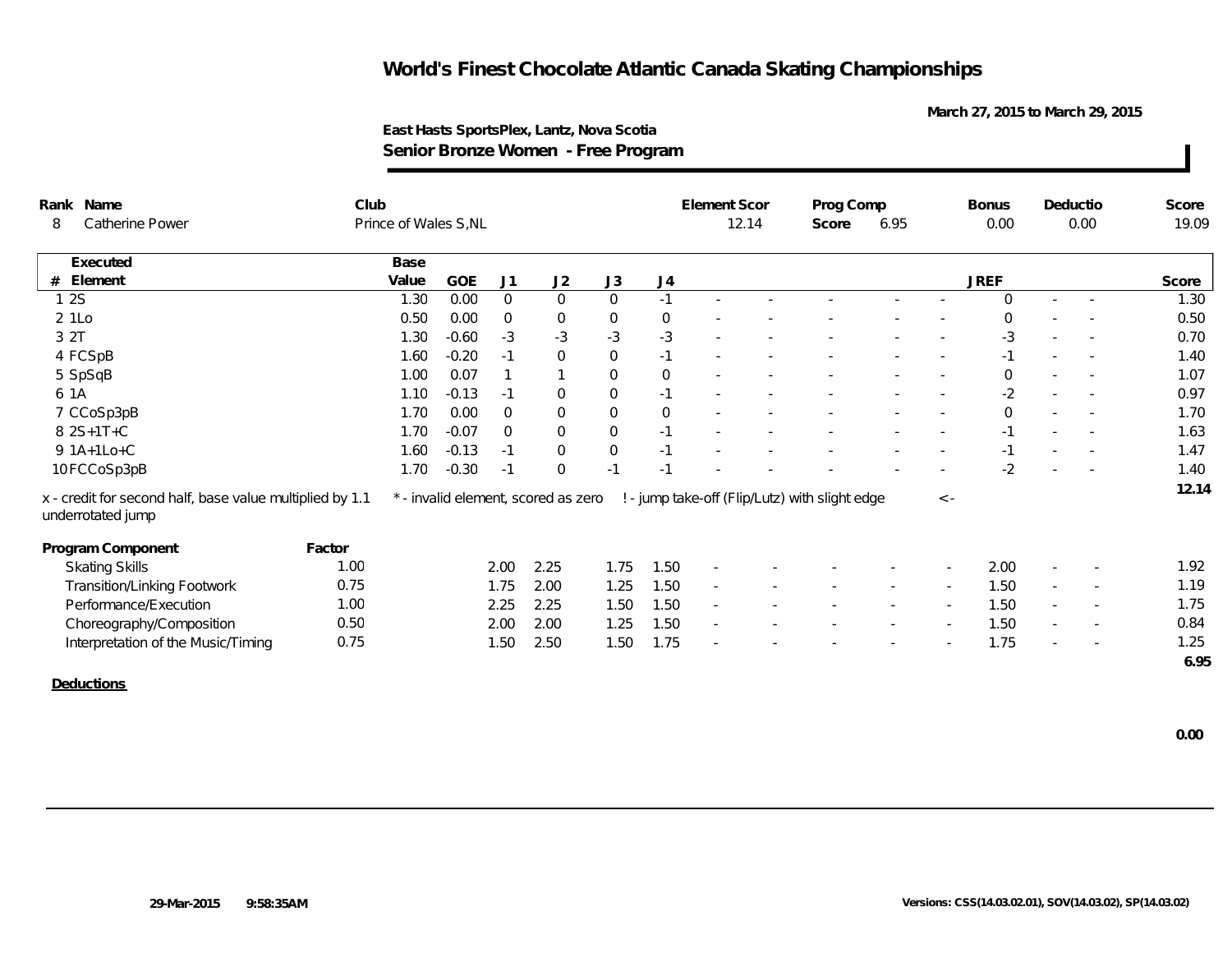**March 27, 2015 to March 29, 2015**

| Rank Name                                                                     | Club   |                       |         |                |                                     |                     |                | Element Scor             |       | Prog Comp                                      |        |             | <b>Bonus</b> |                          | Deductio                 | Score |
|-------------------------------------------------------------------------------|--------|-----------------------|---------|----------------|-------------------------------------|---------------------|----------------|--------------------------|-------|------------------------------------------------|--------|-------------|--------------|--------------------------|--------------------------|-------|
| Victoria Hopper<br>9                                                          |        | Queens County Bla, NS |         |                |                                     |                     |                |                          | 10.81 | Score                                          | 8.04   |             | 0.00         |                          | 0.00                     | 18.85 |
| Executed                                                                      |        | Base                  |         |                |                                     |                     |                |                          |       |                                                |        |             |              |                          |                          |       |
| Element<br>#                                                                  |        | Value                 | GOE     | J1             | J2                                  | J3                  | J4             |                          |       |                                                |        |             | <b>JREF</b>  |                          |                          | Score |
| 1 FCSpB                                                                       |        | 1.60                  | $-0.15$ | $\sim$         | $\overline{0}$                      | $\mathbf 0$         | $-1$           |                          |       |                                                |        |             | $-1$         |                          | $\sim$                   | 1.45  |
| 2 2 S                                                                         |        | 1.30                  | $-0.60$ | $-3$           | $-3$                                | $-3$                | $-3$           |                          |       |                                                |        |             | -3           |                          |                          | 0.70  |
| 3 1A                                                                          |        | 1.10                  | 0.07    | $\mathbf 0$    | $\mathbf 0$                         | $\mathsf{O}\xspace$ |                |                          |       |                                                |        |             |              |                          |                          | 1.17  |
| 4 SpSqB                                                                       |        | 1.00                  | 0.00    | $\mathbf 0$    | $\mathbf 0$                         | $\mathsf{O}\xspace$ | $\overline{0}$ |                          |       |                                                |        |             | $-1$         |                          |                          | 1.00  |
| 5 2F                                                                          |        | 1.90                  | 0.00    | $\mathbf 0$    | $\mathbf 0$                         | $\mathsf{O}\xspace$ | $\mathbf 0$    |                          |       |                                                |        |             | $\Omega$     | $\overline{\phantom{a}}$ |                          | 1.90  |
| 6 2T                                                                          |        | 1.30                  | $-0.60$ | $-3$           | $-3$                                | $-3$                | $-3$           |                          |       |                                                |        |             | -3           |                          |                          | 0.70  |
| 7 CCoSp2pB                                                                    |        | 1.20                  | $-0.10$ | $\overline{0}$ | $\mathbf 0$                         | $-1$                | $\mathbf 0$    |                          |       |                                                |        |             | $-1$         |                          |                          | 1.10  |
| 8 2S+REP                                                                      |        | 0.91                  | $-0.40$ | $-3$           | $-2$                                | $-2$                | $-2$           |                          |       |                                                |        |             | $-2$         | $\overline{\phantom{a}}$ |                          | 0.51  |
| $9 1F+1A+S$                                                                   |        | 1.28                  | 0.00    | $\overline{0}$ | $\mathbf{0}$                        | $\mathsf{O}\xspace$ | $\overline{0}$ |                          |       |                                                |        |             | $\mathbf{0}$ |                          |                          | 1.28  |
| 10FCCoSp2pB                                                                   |        | 1.20                  | $-0.20$ | $-1$           | $\overline{0}$                      | $-1$                | $\Omega$       |                          |       |                                                |        |             |              |                          |                          | 1.00  |
| x - credit for second half, base value multiplied by 1.1<br>underrotated jump |        |                       |         |                | * - invalid element, scored as zero |                     |                |                          |       | ! - jump take-off (Flip/Lutz) with slight edge |        | $\langle$ - |              |                          |                          | 10.81 |
| Program Component                                                             | Factor |                       |         |                |                                     |                     |                |                          |       |                                                |        |             |              |                          |                          |       |
| <b>Skating Skills</b>                                                         | 1.00   |                       |         | 2.00           | 2.00                                | 2.50                | 2.00           | $\overline{\phantom{a}}$ |       |                                                |        |             | 2.50         |                          |                          | 2.17  |
| <b>Transition/Linking Footwork</b>                                            | 0.75   |                       |         | 1.75           | 1.75                                | 2.25                | 1.75           |                          |       |                                                |        |             | 2.00         |                          |                          | 1.37  |
| Performance/Execution                                                         | 1.00   |                       |         | 1.75           | 1.75                                | 2.50                | 2.25           | $\sim$                   |       |                                                | $\sim$ | $\sim$      | 2.00         | $\sim$                   | $\overline{\phantom{a}}$ | 2.00  |
| Choreography/Composition                                                      | 0.50   |                       |         | 1.75           | 2.00                                | 2.25                | 2.00           | $\sim$                   |       |                                                |        |             | 2.00         | $\overline{\phantom{a}}$ | $\overline{\phantom{a}}$ | 1.00  |
| Interpretation of the Music/Timing                                            | 0.75   |                       |         | 1.75           | 2.00                                | 2.25                | 2.00           |                          |       |                                                |        |             | 2.00         |                          |                          | 1.50  |
|                                                                               |        |                       |         |                |                                     |                     |                |                          |       |                                                |        |             |              |                          |                          | 8.04  |
| Deductions                                                                    |        |                       |         |                |                                     |                     |                |                          |       |                                                |        |             |              |                          |                          |       |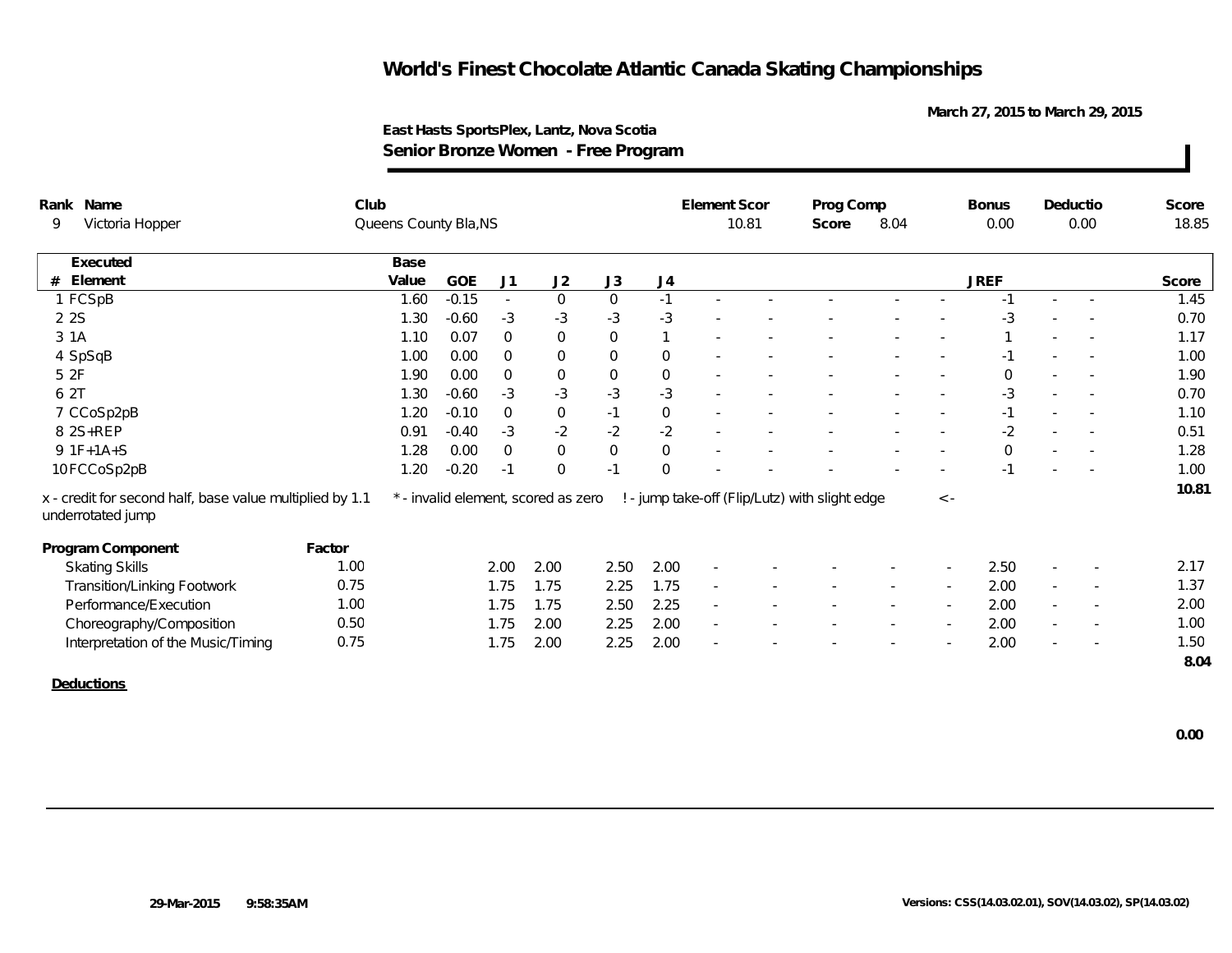**March 27, 2015 to March 29, 2015**

| Rank Name       |                                                                               | Club   |                  |            |                |                                     |                     |             | Element Scor             |       | Prog Comp                                      |        |             | <b>Bonus</b> |                          | Deductio | Score |
|-----------------|-------------------------------------------------------------------------------|--------|------------------|------------|----------------|-------------------------------------|---------------------|-------------|--------------------------|-------|------------------------------------------------|--------|-------------|--------------|--------------------------|----------|-------|
| 10              | <b>Holly Fitzpatrick</b>                                                      |        | Deer Lake SC, NL |            |                |                                     |                     |             |                          | 11.50 | Score                                          | 7.23   |             | 0.00         |                          | 0.00     | 18.73 |
|                 | Executed                                                                      |        | Base             |            |                |                                     |                     |             |                          |       |                                                |        |             |              |                          |          |       |
| #               | Element                                                                       |        | Value            | <b>GOE</b> | J <sub>1</sub> | J2                                  | J3                  | J4          |                          |       |                                                |        |             | <b>JREF</b>  |                          |          | Score |
|                 | $1 2S+1T+C$                                                                   |        | 1.70             | $-0.20$    | $-2$           | $-1$                                | $-1$                | $-1$        |                          |       |                                                |        |             | $-1$         |                          | $\sim$   | 1.50  |
| 2 2 S           |                                                                               |        | 1.30             | $-0.20$    | $-1$           | $-1$                                | $\mathbf 0$         | $-1$        |                          |       |                                                |        |             | $-2$         |                          |          | 1.10  |
|                 | 3 CCoSp3pB                                                                    |        | 1.70             | $-0.10$    | $-1$           | $\mathbf 0$                         | $\boldsymbol{0}$    | $\mathbf 0$ |                          |       |                                                |        |             | $-1$         | $\sim$                   |          | 1.60  |
| $4$ $2$ Lo $<<$ |                                                                               |        | 0.50             | $-0.23$    | $-2$           | $-2$                                | $-3$                | $-3$        |                          |       |                                                |        |             | $-2$         |                          |          | 0.27  |
|                 | 5 SpSqB                                                                       |        | 1.00             | $-0.20$    | $-2$           | $\mathbf 0$                         | $-1$                |             |                          |       |                                                |        |             | $-2$         | $\overline{\phantom{a}}$ |          | 0.80  |
|                 | $6$ 1F+2T+C                                                                   |        | 1.80             | $-0.47$    | $-3$           | $-2$                                | $-2$                | $-3$        |                          |       |                                                |        |             | $-2$         |                          |          | 1.33  |
| 7 1A            |                                                                               |        | 1.10             | 0.00       | $-1$           | $\mathbf 0$                         | $\mathsf{O}\xspace$ | $\mathbf 0$ |                          |       |                                                |        |             | $\mathbf 0$  |                          |          | 1.10  |
|                 | 8 FCSpB                                                                       |        | 1.60             | 0.00       | $\mathbf 0$    | $\mathbf 0$                         | $\overline{0}$      | $\,0\,$     |                          |       |                                                |        |             | $-1$         | $\overline{\phantom{a}}$ |          | 1.60  |
| 9 1Lz           |                                                                               |        | 0.60             | 0.00       | $\overline{0}$ | $\mathbf 0$                         | $\boldsymbol{0}$    | $\mathbf 0$ |                          |       |                                                |        |             | $\mathbf 0$  | $\overline{\phantom{a}}$ |          | 0.60  |
|                 | 10FCCoSp3pB                                                                   |        | 1.70             | $-0.10$    | $-1$           | $\overline{0}$                      | $\boldsymbol{0}$    | $\Omega$    |                          |       |                                                |        |             | $-2$         |                          |          | 1.60  |
|                 | x - credit for second half, base value multiplied by 1.1<br>underrotated jump |        |                  |            |                | * - invalid element, scored as zero |                     |             |                          |       | ! - jump take-off (Flip/Lutz) with slight edge |        | $\langle$ - |              |                          |          | 11.50 |
|                 | Program Component                                                             | Factor |                  |            |                |                                     |                     |             |                          |       |                                                |        |             |              |                          |          |       |
|                 | <b>Skating Skills</b>                                                         | 1.00   |                  |            | 2.00           | 2.00                                | 2.25                | 2.00        | $\sim$                   |       |                                                |        |             | 2.00         |                          |          | 2.00  |
|                 | <b>Transition/Linking Footwork</b>                                            | 0.75   |                  |            | 1.50           | 1.75                                | 1.75                | 1.50        | $\overline{\phantom{a}}$ |       |                                                |        |             | 2.00         | $\overline{\phantom{a}}$ |          | 1.25  |
|                 | Performance/Execution                                                         | 1.00   |                  |            | 1.75           | 1.75                                | 2.00                | 1.75        | $\overline{\phantom{a}}$ |       |                                                | $\sim$ |             | 1.75         | $\sim$                   | $\sim$   | 1.75  |
|                 | Choreography/Composition                                                      | 0.50   |                  |            | 1.50           | 2.00                                | 2.00                | 1.75        | $\overline{\phantom{a}}$ |       |                                                |        | $\sim$      | 1.75         | $\sim$                   |          | 0.92  |
|                 | Interpretation of the Music/Timing                                            | 0.75   |                  |            | 1.50           | 1.75                                | 2.00                | 2.00        |                          |       |                                                |        |             | 1.50         |                          |          | 1.31  |
|                 |                                                                               |        |                  |            |                |                                     |                     |             |                          |       |                                                |        |             |              |                          |          | 7.23  |
|                 | Deductions                                                                    |        |                  |            |                |                                     |                     |             |                          |       |                                                |        |             |              |                          |          |       |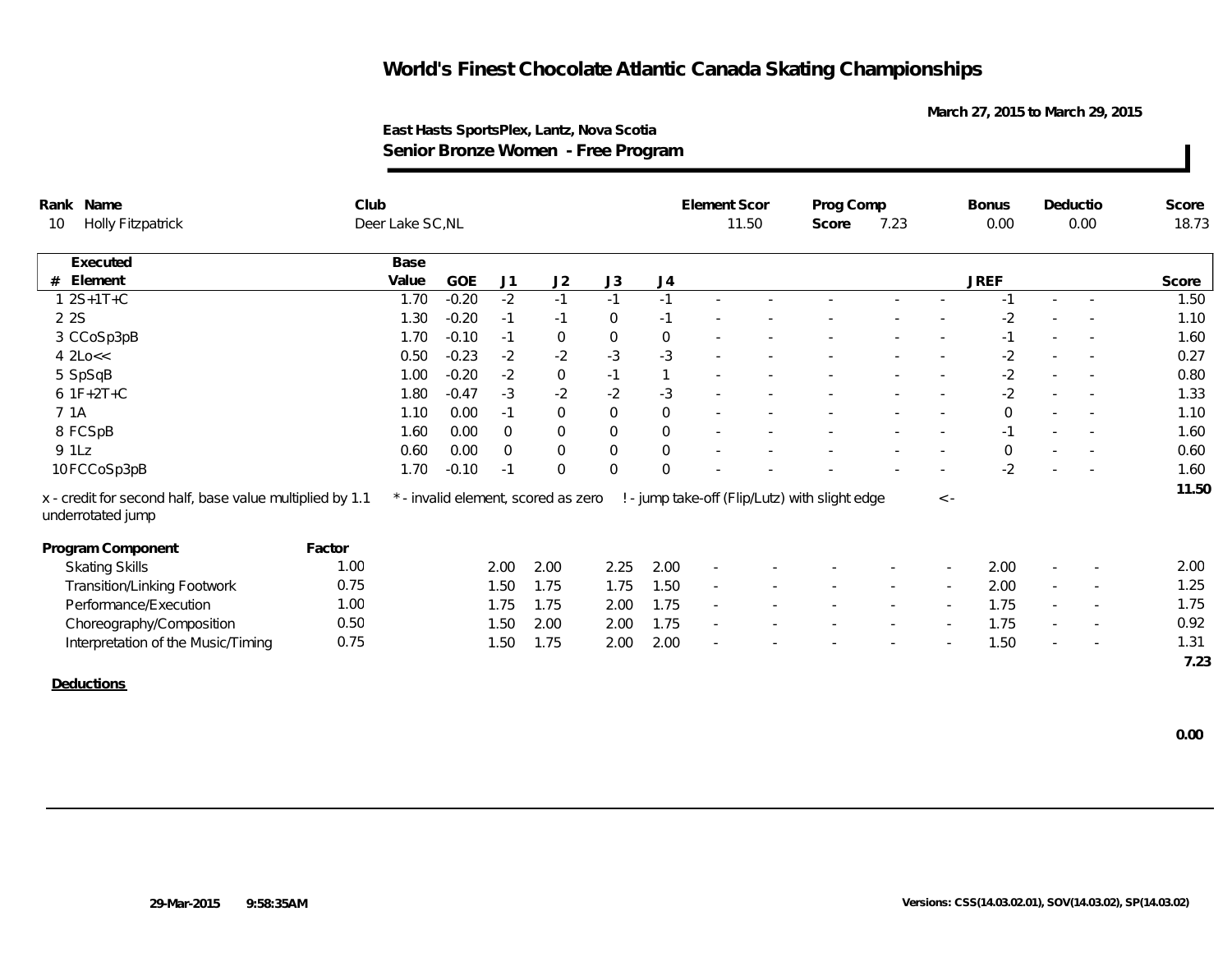**March 27, 2015 to March 29, 2015**

|       | Rank Name                                                                     | Club   |                       |         |                |                                     |                     |                | Element Scor             |      | Prog Comp                                      |        |                          | <b>Bonus</b> |        | Deductio                 | Score |
|-------|-------------------------------------------------------------------------------|--------|-----------------------|---------|----------------|-------------------------------------|---------------------|----------------|--------------------------|------|------------------------------------------------|--------|--------------------------|--------------|--------|--------------------------|-------|
| 11    | Shaelyn Griffin                                                               |        | Sackville Skating, NS |         |                |                                     |                     |                |                          | 9.34 | Score                                          | 8.66   |                          | 0.00         |        | 0.00                     | 18.00 |
|       | Executed                                                                      |        | Base                  |         |                |                                     |                     |                |                          |      |                                                |        |                          |              |        |                          |       |
| #     | Element                                                                       |        | Value                 | GOE     | J1             | J2                                  | J3                  | J4             |                          |      |                                                |        |                          | <b>JREF</b>  |        |                          | Score |
| 12S   |                                                                               |        | 1.30                  | $-0.60$ | $-3$           | $-3$                                | $-3$                | $-3$           |                          |      |                                                |        |                          | -3           | $\sim$ | $\sim$                   | 0.70  |
| 2 1 W |                                                                               |        | 0.30                  | 0.00    | $\mathbf 0$    | $\mathbf{0}$                        | $\mathbf 0$         | $\mathbf 0$    |                          |      |                                                |        |                          | $\Omega$     |        |                          | 0.30  |
|       | 3 CCoSp3pB                                                                    |        | 1.70                  | $-0.10$ | $-1$           | $-1$                                | 0                   | $\mathbf 0$    |                          |      |                                                |        |                          | $\mathbf 0$  |        |                          | 1.60  |
|       | 4 SpSqB                                                                       |        | 1.00                  | 0.07    | $\mathbf 0$    | $\mathbf 0$                         | $\mathbf{1}$        | $\overline{0}$ |                          |      |                                                |        |                          |              |        |                          | 1.07  |
|       | $51F+1T+C$                                                                    |        | 0.90                  | 0.00    | $\overline{0}$ | $\mathbf 0$                         | $\mathbf{0}$        | $\overline{0}$ |                          |      |                                                |        |                          | $\Omega$     |        |                          | 0.90  |
|       | 6 1Lo+1Lo+C                                                                   |        | 1.00                  | 0.00    | $\Omega$       | $\mathbf 0$                         | $\mathbf{0}$        | $\overline{0}$ |                          |      |                                                |        |                          | $\Omega$     |        |                          | 1.00  |
|       | 7 CSpB                                                                        |        | 1.10                  | $-0.10$ | $-1$           | $-1$                                | $\mathbf 0$         | $\mathbf 0$    |                          |      |                                                |        |                          | $\Omega$     |        |                          | 1.00  |
| 8 1F  |                                                                               |        | 0.50                  | 0.00    | $\mathbf 0$    | $\mathbf 0$                         | $\mathsf{O}\xspace$ | $\overline{0}$ |                          |      |                                                |        |                          | $\mathbf 0$  | $\sim$ | $\sim$                   | 0.50  |
|       | $9.1W+1T+C$                                                                   |        | 0.70                  | $-0.03$ | $\mathbf 0$    | $-1$                                | $\mathbf{0}$        | $-1$           |                          |      |                                                |        |                          | $\mathbf 0$  |        |                          | 0.67  |
|       | 10 FCSpB                                                                      |        | 1.60                  | 0.00    | $\Omega$       | $\overline{0}$                      | $\mathbf{0}$        | $\Omega$       |                          |      |                                                |        |                          | $\Omega$     |        |                          | 1.60  |
|       | x - credit for second half, base value multiplied by 1.1<br>underrotated jump |        |                       |         |                | * - invalid element, scored as zero |                     |                |                          |      | ! - jump take-off (Flip/Lutz) with slight edge |        | $\langle$ -              |              |        |                          | 9.34  |
|       | Program Component                                                             | Factor |                       |         |                |                                     |                     |                |                          |      |                                                |        |                          |              |        |                          |       |
|       | <b>Skating Skills</b>                                                         | 1.00   |                       |         | 2.25           | 2.00                                | 2.25                | 2.00           | $\overline{\phantom{a}}$ |      |                                                |        |                          | 2.75         |        |                          | 2.17  |
|       | <b>Transition/Linking Footwork</b>                                            | 0.75   |                       |         | 2.25           | 2.25                                | 2.25                | 2.25           | $\overline{\phantom{a}}$ |      |                                                |        |                          | 2.50         |        |                          | 1.69  |
|       | Performance/Execution                                                         | 1.00   |                       |         | 2.00           | 2.00                                | 2.50                | 1.75           | $\sim$                   |      |                                                | $\sim$ | $\overline{\phantom{a}}$ | 2.25         | $\sim$ | $\overline{\phantom{a}}$ | 2.08  |
|       | Choreography/Composition                                                      | 0.50   |                       |         | 2.25           | 2.00                                | 2.50                | 2.00           | $\sim$                   |      |                                                |        |                          | 2.25         | $\sim$ | $\overline{\phantom{a}}$ | 1.09  |
|       | Interpretation of the Music/Timing                                            | 0.75   |                       |         | 1.75           | 2.25                                | 2.75                | 1.75           |                          |      |                                                |        |                          | 2.50         |        |                          | 1.63  |
|       |                                                                               |        |                       |         |                |                                     |                     |                |                          |      |                                                |        |                          |              |        |                          | 8.66  |
|       | Deductions                                                                    |        |                       |         |                |                                     |                     |                |                          |      |                                                |        |                          |              |        |                          |       |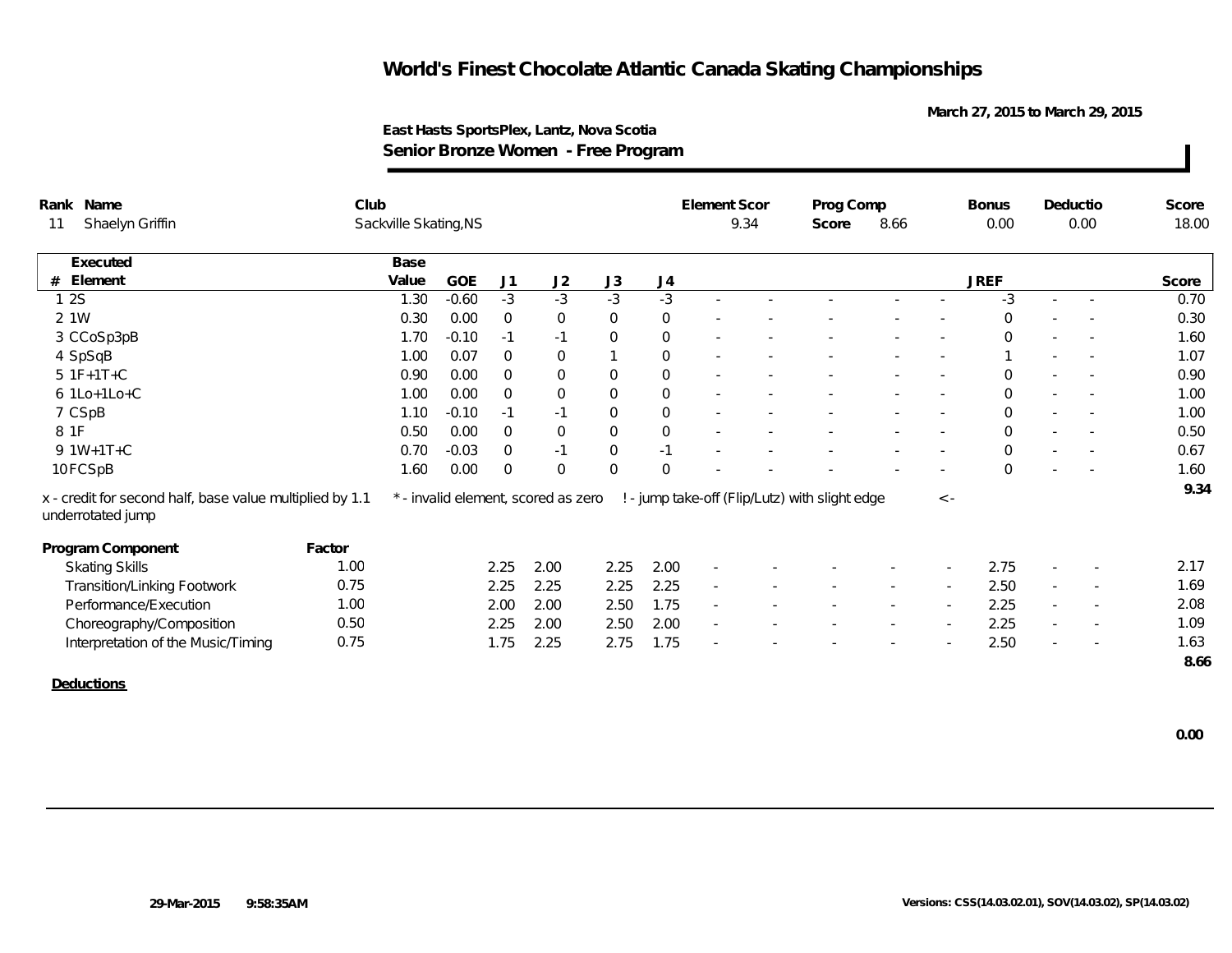**March 27, 2015 to March 29, 2015**

### **East Hasts SportsPlex, Lantz, Nova Scotia Senior Bronze Women - Free Program**

| Rank Name       |                                                                               | Club   |                   |            |                |                                     |                     |                | Element Scor             |      | Prog Comp                                      |        |             | <b>Bonus</b> |                          | Deductio                 | Score |
|-----------------|-------------------------------------------------------------------------------|--------|-------------------|------------|----------------|-------------------------------------|---------------------|----------------|--------------------------|------|------------------------------------------------|--------|-------------|--------------|--------------------------|--------------------------|-------|
| 12              | Madison Kenny                                                                 |        | Beresford FSC, NB |            |                |                                     |                     |                |                          | 8.50 | Score                                          | 8.15   |             | 0.00         |                          | 0.00                     | 16.65 |
|                 | Executed                                                                      |        | Base              |            |                |                                     |                     |                |                          |      |                                                |        |             |              |                          |                          |       |
| # Element       |                                                                               |        | Value             | <b>GOE</b> | J <sub>1</sub> | J2                                  | J3                  | J4             |                          |      |                                                |        |             | <b>JREF</b>  |                          |                          | Score |
| $1$ 1 Lz+1 Lo+C |                                                                               |        | 1.10              | 0.00       | $\overline{0}$ | $\overline{0}$                      | $\mathsf{O}$        | $\overline{0}$ |                          |      |                                                |        |             | $\Omega$     |                          |                          | 1.10  |
|                 | $2 1A+2T<<+C$                                                                 |        | 1.50              | $-0.53$    | $-3$           | $-3$                                | $-2$                | $-3$           |                          |      |                                                |        |             | $-2$         |                          |                          | 0.97  |
|                 | 3 CCoSp2pB (V1)                                                               |        | 1.00              | $-0.20$    | $-1$           | $\mathbf 0$                         | $\mathsf{O}$        | $-1$           |                          |      |                                                |        |             | $-1$         | $\sim$                   |                          | 0.80  |
| 4 SpSqB         |                                                                               |        | 1.00              | $-0.07$    | $-1$           | $\mathbf 0$                         | $\mathsf{O}\xspace$ | $\mathbf 0$    |                          |      |                                                |        |             | $-1$         |                          |                          | 0.93  |
| $5$ 2S $<$      |                                                                               |        | 0.40              | $-0.30$    | $-3$           | $-3$                                | $-3$                | $-3$           |                          |      |                                                |        |             | -3           |                          |                          | 0.10  |
| 6 FCSpB         |                                                                               |        | 1.60              | $-0.10$    | $-1$           | $\overline{0}$                      | $\overline{0}$      | $\overline{0}$ |                          |      |                                                |        |             | $-1$         |                          |                          | 1.50  |
| 7 2T            |                                                                               |        | 1.30              | 0.00       | $\overline{0}$ | $-1$                                | $\overline{0}$      | $\mathbf 0$    |                          |      |                                                |        |             | $\mathbf 0$  |                          |                          | 1.30  |
| 8 1 A           |                                                                               |        | 1.10              | $-0.20$    | $-3$           | $-1$                                | $-1$                | $-1$           |                          |      |                                                |        |             | $-1$         | $\overline{\phantom{a}}$ |                          | 0.90  |
| 9 2S<<+REP      |                                                                               |        | 0.28              | $-0.30$    | $-3$           | $-3$                                | $-3$                | $-3$           |                          |      |                                                |        |             | -3           |                          |                          | 0.00  |
|                 | 10 FCCoSp2pB (V1)                                                             |        | 1.00              | $-0.10$    | $-1$           | $\Omega$                            | $\overline{0}$      | $\Omega$       |                          |      |                                                |        |             | $-2$         |                          |                          | 0.90  |
|                 | x - credit for second half, base value multiplied by 1.1<br>underrotated jump |        |                   |            |                | * - invalid element, scored as zero |                     |                |                          |      | ! - jump take-off (Flip/Lutz) with slight edge |        | $\langle$ - |              |                          |                          | 8.50  |
|                 | Program Component                                                             | Factor |                   |            |                |                                     |                     |                |                          |      |                                                |        |             |              |                          |                          |       |
|                 | <b>Skating Skills</b>                                                         | 1.00   |                   |            | 2.25           | 2.50                                | 2.50                | 2.25           | $\sim$                   |      |                                                |        |             | 2.50         |                          |                          | 2.42  |
|                 | <b>Transition/Linking Footwork</b>                                            | 0.75   |                   |            | 1.75           | 2.25                                | 2.00                | 2.00           | $\overline{\phantom{a}}$ |      |                                                |        |             | 2.00         | $\overline{\phantom{a}}$ |                          | 1.50  |
|                 | Performance/Execution                                                         | 1.00   |                   |            | 1.50           | 2.00                                | 2.25                | 1.75           | $\overline{\phantom{a}}$ |      |                                                | $\sim$ | $\sim$      | 1.75         | $\sim$                   | $\overline{\phantom{a}}$ | 1.83  |
|                 | Choreography/Composition                                                      | 0.50   |                   |            | 1.75           | 2.25                                | 2.00                | 1.75           | $\overline{\phantom{a}}$ |      |                                                |        | $\sim$      | 2.00         | $\sim$                   |                          | 0.96  |
|                 | Interpretation of the Music/Timing                                            | 0.75   |                   |            | 1.25           | 2.25                                | 2.25                | 1.75           |                          |      |                                                |        |             | 1.75         |                          |                          | 1.44  |
|                 |                                                                               |        |                   |            |                |                                     |                     |                |                          |      |                                                |        |             |              |                          |                          | 8.15  |
| Deductions      |                                                                               |        |                   |            |                |                                     |                     |                |                          |      |                                                |        |             |              |                          |                          |       |

 **0.00**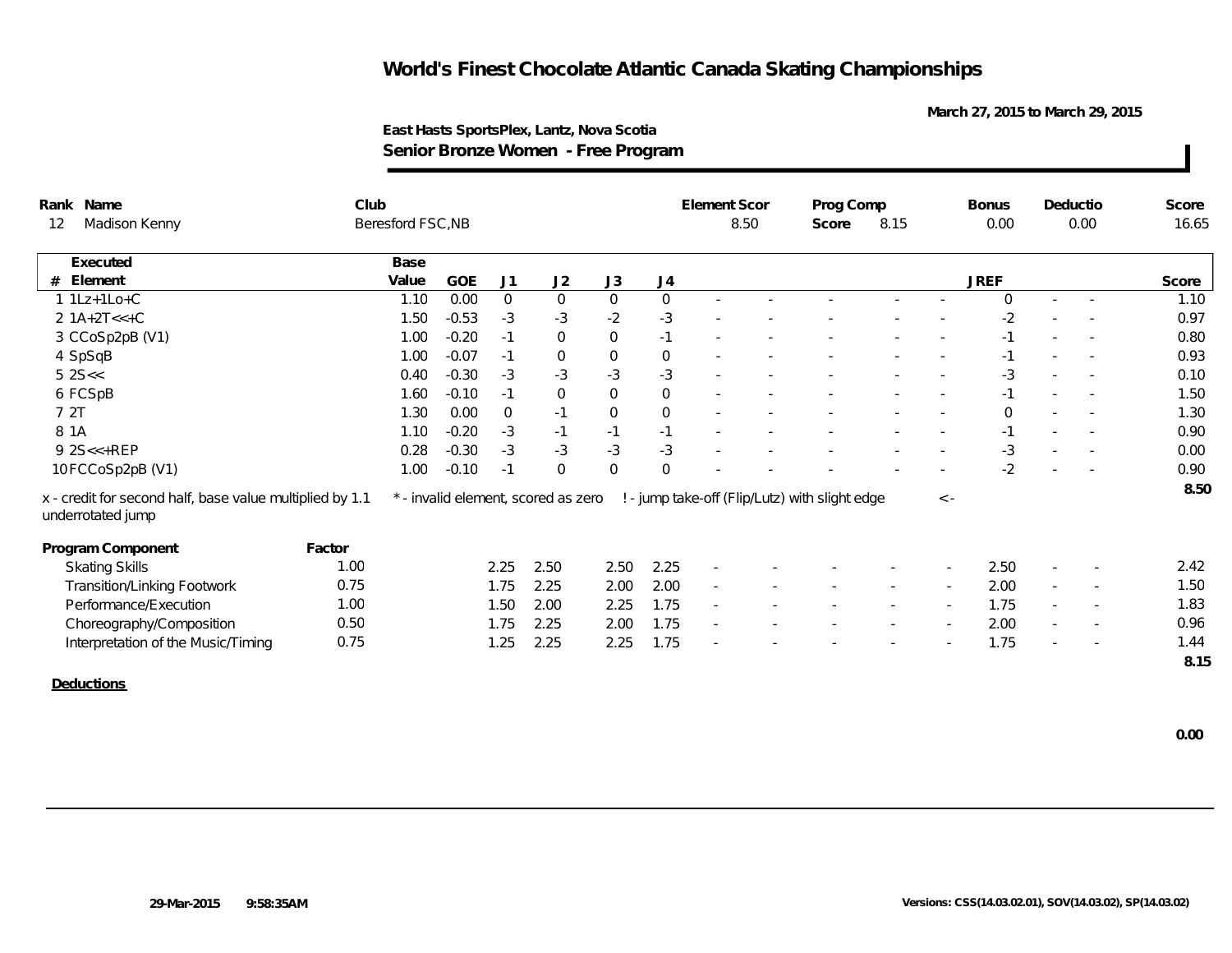**March 27, 2015 to March 29, 2015**

|                                                                               | Senior Bronze Women - Free Program |       |         |                |                                     |                     |                |           |      |                                                |              |             |             |                          |                          |       |
|-------------------------------------------------------------------------------|------------------------------------|-------|---------|----------------|-------------------------------------|---------------------|----------------|-----------|------|------------------------------------------------|--------------|-------------|-------------|--------------------------|--------------------------|-------|
| Rank Name                                                                     | Club                               |       |         |                |                                     | <b>Element Scor</b> |                | Prog Comp |      |                                                | <b>Bonus</b> | Deductio    |             | Score                    |                          |       |
| <b>Bailey Fowler</b><br>13                                                    | Conception Bay No, NL              |       |         |                |                                     |                     |                |           | 8.49 | 6.41<br>Score                                  |              |             | 0.00        | 0.00                     |                          | 14.90 |
| Executed                                                                      |                                    | Base  |         |                |                                     |                     |                |           |      |                                                |              |             |             |                          |                          |       |
| Element                                                                       |                                    | Value | GOE     | J <sub>1</sub> | J2                                  | J3                  | J <sub>4</sub> |           |      |                                                |              |             | <b>JREF</b> |                          |                          | Score |
| $1.1A<+1T+C$                                                                  |                                    | 1.20  | $-0.33$ | $-2$           | $-2$                                | $-1$                | $-1$           |           |      |                                                |              |             | $-2$        | ×.                       | $\sim$                   | 0.87  |
| $22S<+S$                                                                      |                                    | 0.72  | $-0.60$ | $-3$           | $-3$                                | $-3$                | $-2$           |           |      |                                                |              |             | $-3$        |                          |                          | 0.12  |
| 3 1Lo                                                                         |                                    | 0.50  | 0.00    | $\mathbf{0}$   | $\,0\,$                             | 0                   | 0              |           |      |                                                |              |             | $\Omega$    | $\sim$                   |                          | 0.50  |
| 4 1F+1Lo+C                                                                    |                                    | 1.00  | 0.00    | $\Omega$       | $\overline{0}$                      | 0                   | $\overline{0}$ |           |      |                                                |              | $\sim$      | $-1$        | $\sim$                   | $\sim$                   | 1.00  |
| 5 FCCoSp3pB                                                                   |                                    | 1.70  | 0.00    | $-1$           | $\mathbf{0}$                        | 0                   | $\mathbf{0}$   |           |      |                                                |              |             | 0           |                          |                          | 1.70  |
| 6 SpSqB                                                                       |                                    | 1.00  | 0.00    | $\mathbf{0}$   | $\mathbf 0$                         | 0                   | 0              |           |      |                                                |              |             | $\Omega$    |                          |                          | 1.00  |
| 72S <                                                                         |                                    | 0.40  | $-0.30$ | $-3$           | $-3$                                | $-3$                | $-3$           |           |      |                                                |              |             | $-3$        |                          | $\overline{\phantom{a}}$ | 0.10  |
| 8 FCSpB                                                                       |                                    | 1.60  | 0.00    | $\overline{0}$ | $\mathbf 0$                         | $\boldsymbol{0}$    | $\overline{O}$ |           |      |                                                |              |             | $\Omega$    |                          |                          | 1.60  |
| 9 $1A<<$                                                                      |                                    | 0.00  |         | $\sim$         |                                     | $\sim$              |                |           |      |                                                |              |             |             |                          |                          | 0.00  |
| 10 CCoSp3pB                                                                   |                                    | 1.70  | $-0.10$ | $-1$           | $\mathbf{0}$                        | 0                   | $\overline{O}$ |           |      |                                                |              |             | $-1$        | $\overline{\phantom{a}}$ | $\sim$                   | 1.60  |
| x - credit for second half, base value multiplied by 1.1<br>underrotated jump |                                    |       |         |                | * - invalid element, scored as zero |                     |                |           |      | ! - jump take-off (Flip/Lutz) with slight edge |              | $\langle -$ |             |                          |                          | 8.49  |
| Program Component                                                             | Factor                             |       |         |                |                                     |                     |                |           |      |                                                |              |             |             |                          |                          |       |
| <b>Skating Skills</b>                                                         | 1.00                               |       |         | 1.75           | 1.25                                | 2.00                | 1.75           |           |      |                                                |              |             | 1.75        |                          |                          | 1.75  |
| Transition/Linking Footwork                                                   | 0.75                               |       |         | 1.50           | 1.50                                | 1.50                | 1.50           | $\sim$    |      |                                                | $\sim$       | $\sim$      | 1.75        | $\overline{\phantom{a}}$ | $\sim$                   | 1.13  |
| Performance/Execution                                                         | 1.00                               |       |         | 1.00           | 1.50                                | 2.00                | 1.75           |           |      |                                                |              |             | 1.75        |                          |                          | 1.67  |
| Choreography/Composition                                                      | 0.50                               |       |         | 1.50           | 1.50                                | 1.75                | 1.75           |           |      |                                                |              |             | 1.50        |                          |                          | 0.79  |
| Interpretation of the Music/Timing                                            | 0.75                               |       |         | 1.00           | 1.25                                | 1.50                | 1.75           | $\sim$    |      |                                                |              |             | 1.50        | $\sim$                   | $\overline{\phantom{a}}$ | 1.07  |
|                                                                               |                                    |       |         |                |                                     |                     |                |           |      |                                                |              |             |             |                          |                          | 6.41  |
|                                                                               |                                    |       |         |                |                                     |                     |                |           |      |                                                |              |             |             |                          |                          |       |

#### **East Hasts SportsPlex, Lantz, Nova Scotia Senior Bronze Women - Free Program**

**Deductions**

 **0.00**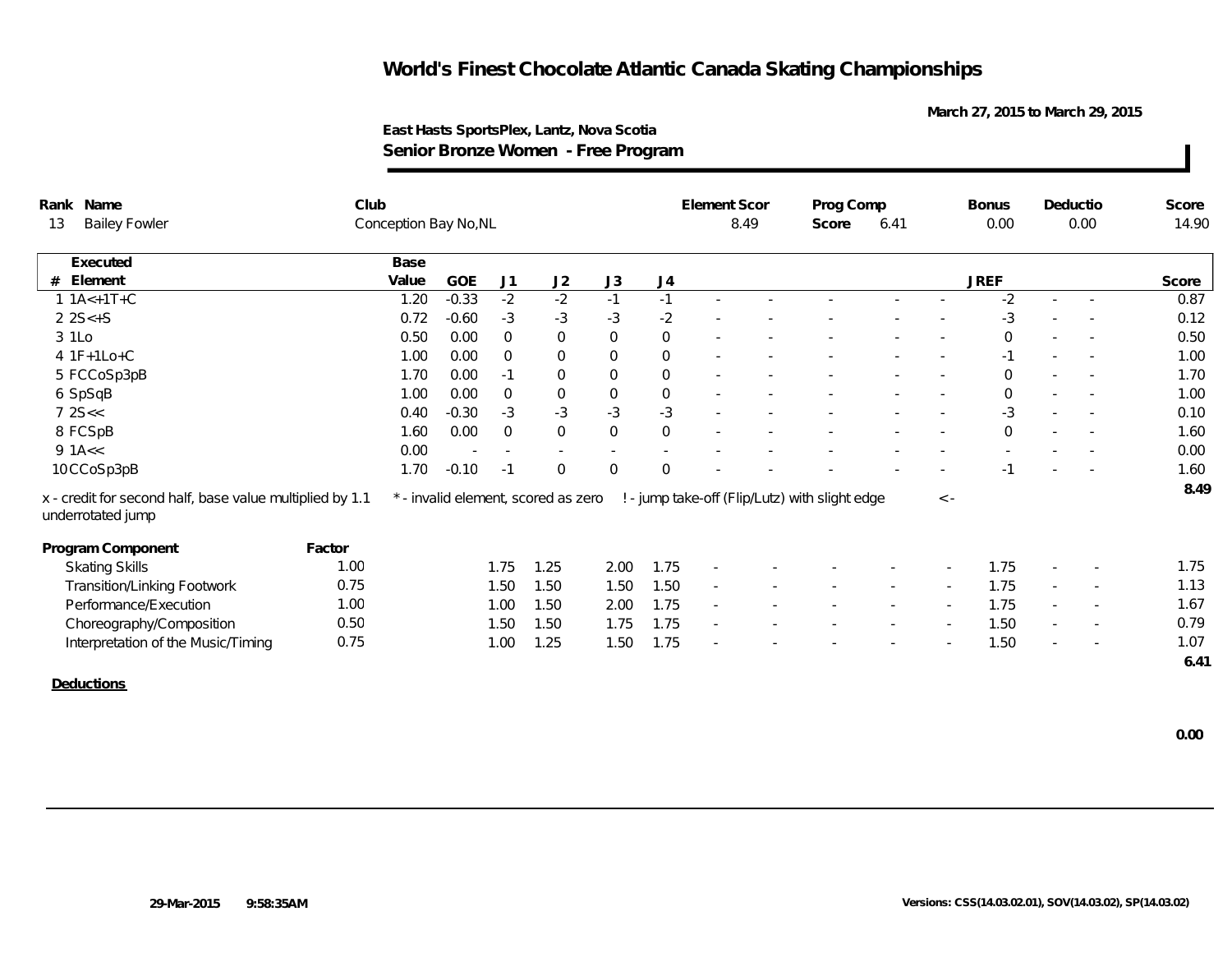**March 27, 2015 to March 29, 2015**

| Rank Name                                                                     | Club   |                |         |                |                                     |                |                  | <b>Element Scor</b>      |       | Prog Comp                                      |        |          | <b>Bonus</b> |                          | Deductio                 | Score |
|-------------------------------------------------------------------------------|--------|----------------|---------|----------------|-------------------------------------|----------------|------------------|--------------------------|-------|------------------------------------------------|--------|----------|--------------|--------------------------|--------------------------|-------|
| Nadine Blue<br>14                                                             |        | Pownal FSC, PE |         |                |                                     |                |                  | 8.50                     | Score | 5.99                                           |        | 0.00     | 0.00         |                          | 14.49                    |       |
| Executed                                                                      |        | Base           |         |                |                                     |                |                  |                          |       |                                                |        |          |              |                          |                          |       |
| Element<br>#                                                                  |        | Value          | GOE     | J1             | J2                                  | J3             | J4               |                          |       |                                                |        |          | <b>JREF</b>  |                          |                          | Score |
| 1 FCSpB                                                                       |        | 1.60           | 0.00    | $\overline{0}$ | $\mathbf 0$                         | $\mathbf 0$    | $\mathbf{0}$     |                          |       |                                                |        |          | $\Omega$     |                          | $\sim$                   | 1.60  |
| $2 1Lz(e)+1Lo+C$                                                              |        | 1.00           | $-0.20$ | $-2$           | $-2$                                | $\overline{0}$ | $-2$             |                          |       |                                                |        |          | $-2$         |                          |                          | 0.80  |
| 3 1 A                                                                         |        | 1.10           | $-0.20$ | $-1$           | $-1$                                | $\,0\,$        | $-1$             |                          |       |                                                |        |          | $-1$         | $\sim$                   |                          | 0.90  |
| $4 1F+2Lo<<+C$                                                                |        | 1.00           | $-0.27$ | $-3$           | $-2$                                | $-2$           | $-3$             |                          |       |                                                |        |          | $-3$         |                          |                          | 0.73  |
| 5 SpSqB                                                                       |        | 1.00           | $-0.13$ | $-1$           | $\mathbf 0$                         | $-1$           | $-1$             |                          |       |                                                |        |          | $\Omega$     | $\overline{\phantom{a}}$ |                          | 0.87  |
| 6 1S                                                                          |        | 0.40           | 0.00    | $\Omega$       | $\mathbf 0$                         | $\mathbf 0$    | $-1$             |                          |       |                                                |        |          | $\Omega$     |                          |                          | 0.40  |
| 7 SSpB                                                                        |        | 1.10           | 0.00    | $\overline{0}$ | $\mathsf{O}\xspace$                 | $\mathbf 0$    | $\boldsymbol{0}$ |                          |       |                                                |        |          | $\mathbf 0$  |                          |                          | 1.10  |
| 8 2Lo<<                                                                       |        | 0.50           | $-0.20$ | $-2$           | $-2$                                | $-2$           | $-2$             |                          |       |                                                |        |          | $-2$         | $\sim$                   |                          | 0.30  |
| 92T<<                                                                         |        | 0.40           | $-0.20$ | $-2$           | $-2$                                | $-2$           | $-2$             |                          |       |                                                |        |          | $-2$         | $\sim$                   |                          | 0.20  |
| 10CCoSp3pB                                                                    |        | 1.70           | $-0.10$ | $-1$           | $\overline{0}$                      | $\overline{0}$ | $-1$             |                          |       |                                                |        |          | $\Omega$     |                          |                          | 1.60  |
| x - credit for second half, base value multiplied by 1.1<br>underrotated jump |        |                |         |                | * - invalid element, scored as zero |                |                  |                          |       | ! - jump take-off (Flip/Lutz) with slight edge |        | $\leq$ - |              |                          |                          | 8.50  |
| Program Component                                                             | Factor |                |         |                |                                     |                |                  |                          |       |                                                |        |          |              |                          |                          |       |
| <b>Skating Skills</b>                                                         | 1.00   |                |         | 1.50           | 1.25                                | 2.00           | 1.50             | $\overline{\phantom{a}}$ |       |                                                |        |          | 1.50         |                          |                          | 1.50  |
| <b>Transition/Linking Footwork</b>                                            | 0.75   |                |         | 1.00           | 1.50                                | 1.75           | 1.75             |                          |       |                                                |        |          | 1.75         |                          |                          | 1.25  |
| Performance/Execution                                                         | 1.00   |                |         | 1.25           | 1.25                                | 2.00           | 1.50             | $\sim$                   |       |                                                | $\sim$ | $\sim$   | 1.50         | $\sim$                   | $\overline{\phantom{a}}$ | 1.42  |
| Choreography/Composition                                                      | 0.50   |                |         | 1.25           | 1.50                                | 2.00           | 1.50             | $\sim$                   |       |                                                |        |          | 1.50         |                          | $\overline{\phantom{a}}$ | 0.75  |
| Interpretation of the Music/Timing                                            | 0.75   |                |         | 1.00           | 1.25                                | 1.75           | 1.50             |                          |       |                                                |        |          | 1.50         |                          |                          | 1.07  |
|                                                                               |        |                |         |                |                                     |                |                  |                          |       |                                                |        |          |              |                          |                          | 5.99  |
| <b>Deductions</b>                                                             |        |                |         |                |                                     |                |                  |                          |       |                                                |        |          |              |                          |                          |       |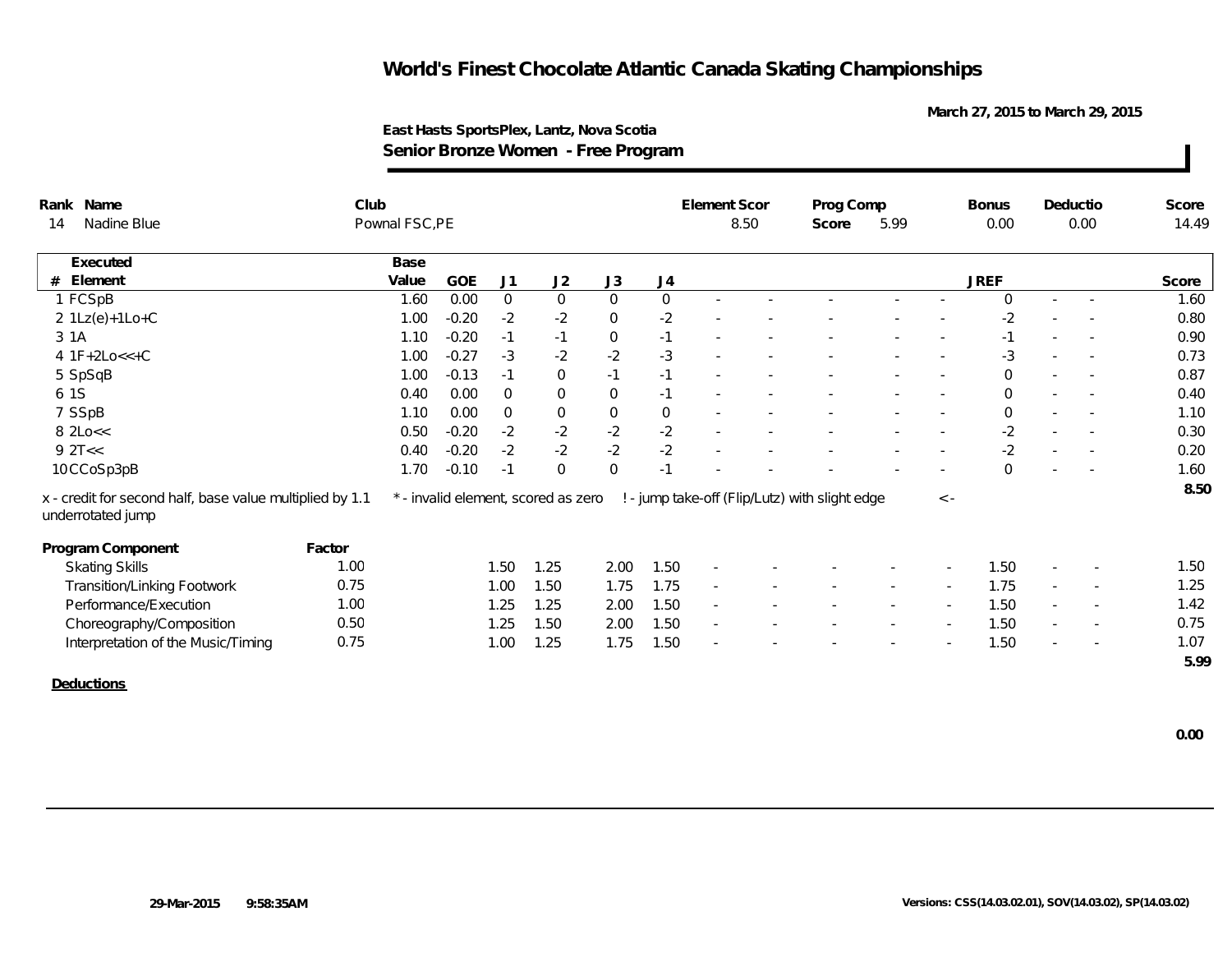**March 27, 2015 to March 29, 2015**

| Rank Name                                                                     | Club   |                       |         |                |                                     |              |                | Element Scor |  | Prog Comp                                      |        |          | <b>Bonus</b>   |                          | Deductio                 | Score |
|-------------------------------------------------------------------------------|--------|-----------------------|---------|----------------|-------------------------------------|--------------|----------------|--------------|--|------------------------------------------------|--------|----------|----------------|--------------------------|--------------------------|-------|
| Victoria Hawkins<br>15                                                        |        | Sherwood Parkdale, PE |         |                |                                     |              | 6.57           |              |  | 6.45<br>Score                                  |        | 0.00     | 0.00           |                          | 13.02                    |       |
| Executed                                                                      |        | Base                  |         |                |                                     |              |                |              |  |                                                |        |          |                |                          |                          |       |
| Element<br>#                                                                  |        | Value                 | GOE     | J1             | J2                                  | J3           | J <sub>4</sub> |              |  |                                                |        |          | <b>JREF</b>    |                          |                          | Score |
| 12Lo<<                                                                        |        | 0.50                  | $-0.30$ | $-3$           | $-3$                                | $-3$         | $-3$           |              |  |                                                |        |          | $-3$           |                          |                          | 0.20  |
| 2 FCSp                                                                        |        | 0.00                  |         | $\sim$         | $\overline{\phantom{a}}$            |              |                |              |  |                                                |        |          |                |                          |                          | 0.00  |
| $3$ $2$ T<<                                                                   |        | 0.40                  | $-0.23$ | $-3$           | $-3$                                | $-2$         | $-2$           |              |  |                                                |        |          | $-2$           |                          |                          | 0.17  |
| $4$ 2S $<$                                                                    |        | 0.40                  | $-0.20$ | $-2$           | $-2$                                | $-2$         | $-2$           | $\sim$       |  |                                                |        |          | $-2$           | $\overline{\phantom{a}}$ |                          | 0.20  |
| $5$ 1Lz+1T+C                                                                  |        | 1.00                  | 0.00    | $\overline{0}$ | $\overline{0}$                      | $\mathbf 0$  | $\mathbf 0$    |              |  |                                                |        |          | $-1$           | $\sim$                   |                          | 1.00  |
| 6 SpSqB                                                                       |        | 1.00                  | 0.00    | $\overline{0}$ | $\mathbf 0$                         | $\mathsf{O}$ | $\mathbf{0}$   |              |  |                                                |        |          | $\mathbf 0$    |                          | $\sim$                   | 1.00  |
| 7 CCoSp3pB                                                                    |        | 1.70                  | $-0.40$ | $-2$           | $-1$                                | $-1$         | $-1$           |              |  |                                                |        |          | $-2$           |                          |                          | 1.30  |
| 8 1 A                                                                         |        | 1.10                  | 0.00    | $\overline{0}$ | $\overline{0}$                      | $\mathbf 0$  | $\mathbf 0$    |              |  |                                                |        |          | $\overline{0}$ | $\sim$                   | $\sim$                   | 1.10  |
| 9 1F                                                                          |        | 0.50                  | 0.00    | $\overline{0}$ | $\mathsf{O}\xspace$                 | $\mathbf 0$  | $\mathbf 0$    |              |  |                                                |        |          | $\Omega$       | $\sim$                   |                          | 0.50  |
| 10 SSpB                                                                       |        | 1.10                  | 0.00    | $\mathbf 0$    | $\mathbf{0}$                        | $\mathbf 0$  | $\mathbf{0}$   |              |  |                                                |        |          | $\Omega$       |                          |                          | 1.10  |
| x - credit for second half, base value multiplied by 1.1<br>underrotated jump |        |                       |         |                | * - invalid element, scored as zero |              |                |              |  | ! - jump take-off (Flip/Lutz) with slight edge |        | $\leq$ - |                |                          |                          | 6.57  |
| Program Component                                                             | Factor |                       |         |                |                                     |              |                |              |  |                                                |        |          |                |                          |                          |       |
| <b>Skating Skills</b>                                                         | 1.00   |                       |         | 1.50           | 1.75                                | 2.00         | 2.00           |              |  |                                                |        |          | 2.25           |                          |                          | 1.92  |
| <b>Transition/Linking Footwork</b>                                            | 0.75   |                       |         | 0.75           | 1.50                                | 1.50         | 1.75           |              |  |                                                |        |          | 1.50           | $\overline{\phantom{a}}$ |                          | 1.13  |
| Performance/Execution                                                         | 1.00   |                       |         | 1.25           | 1.50                                | 1.75         | 1.75           | $\sim$       |  |                                                | $\sim$ | $\sim$   | 1.50           | $\sim$                   | $\overline{\phantom{a}}$ | 1.58  |
| Choreography/Composition                                                      | 0.50   |                       |         | 1.00           | 1.75                                | 1.75         | 1.50           | $\sim$       |  |                                                |        |          | 1.25           | $\sim$                   | $\overline{\phantom{a}}$ | 0.75  |
| Interpretation of the Music/Timing                                            | 0.75   |                       |         | 1.00           | 1.50                                | 1.50         | 1.50           |              |  |                                                |        |          | 1.25           |                          |                          | 1.07  |
|                                                                               |        |                       |         |                |                                     |              |                |              |  |                                                |        |          |                |                          |                          | 6.45  |
| <b>Deductions</b>                                                             |        |                       |         |                |                                     |              |                |              |  |                                                |        |          |                |                          |                          |       |